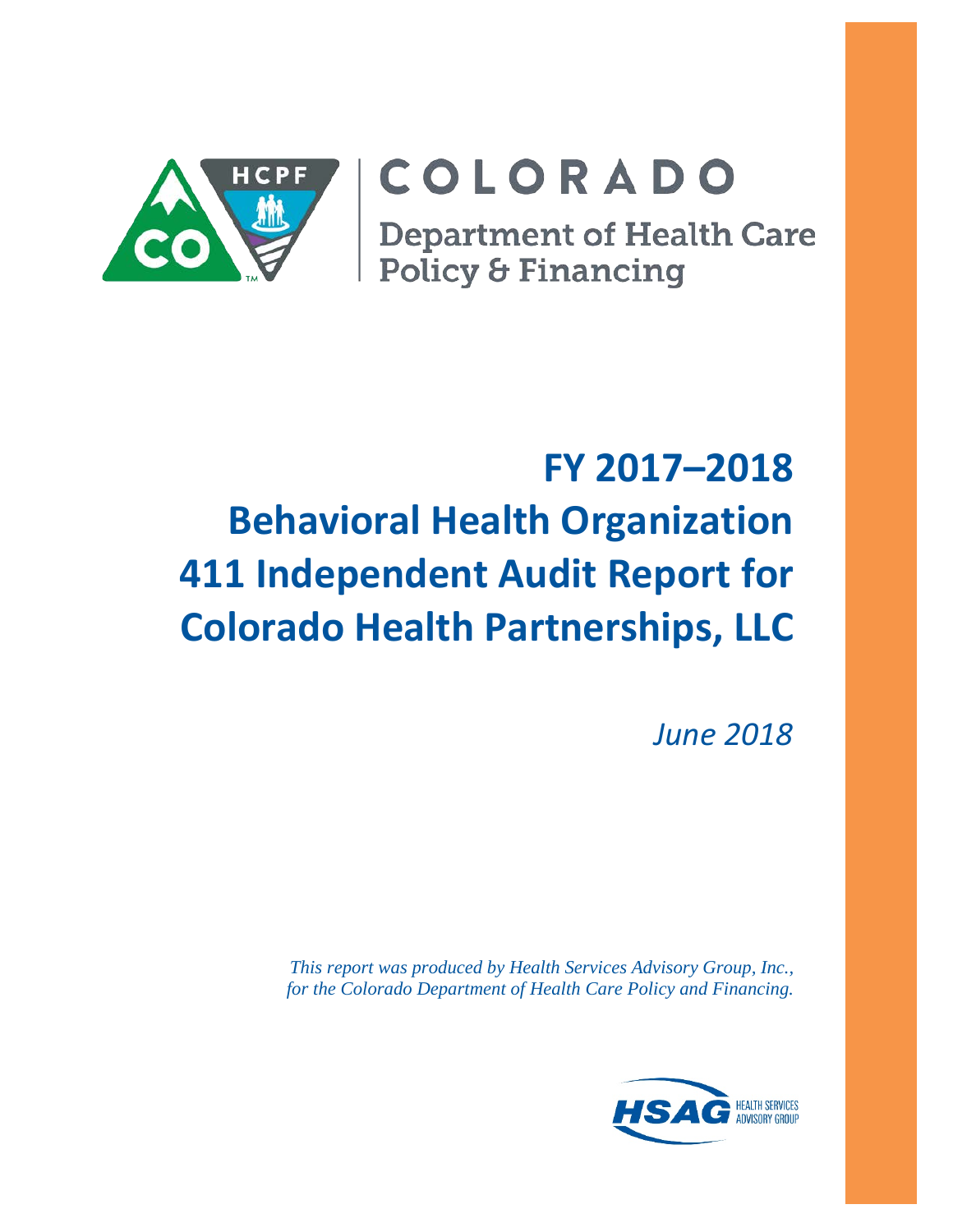

# **Contents**

| Appendix A. Mental Health Encounter Data Flat File Specifications for BHOs     |  |
|--------------------------------------------------------------------------------|--|
| Appendix B. Response Data Layout for Encounter Quality Audit for BHOs  B-1     |  |
| Appendix C. Over-Read Findings for Colorado Health Partnerships, LLC (CHP) C-1 |  |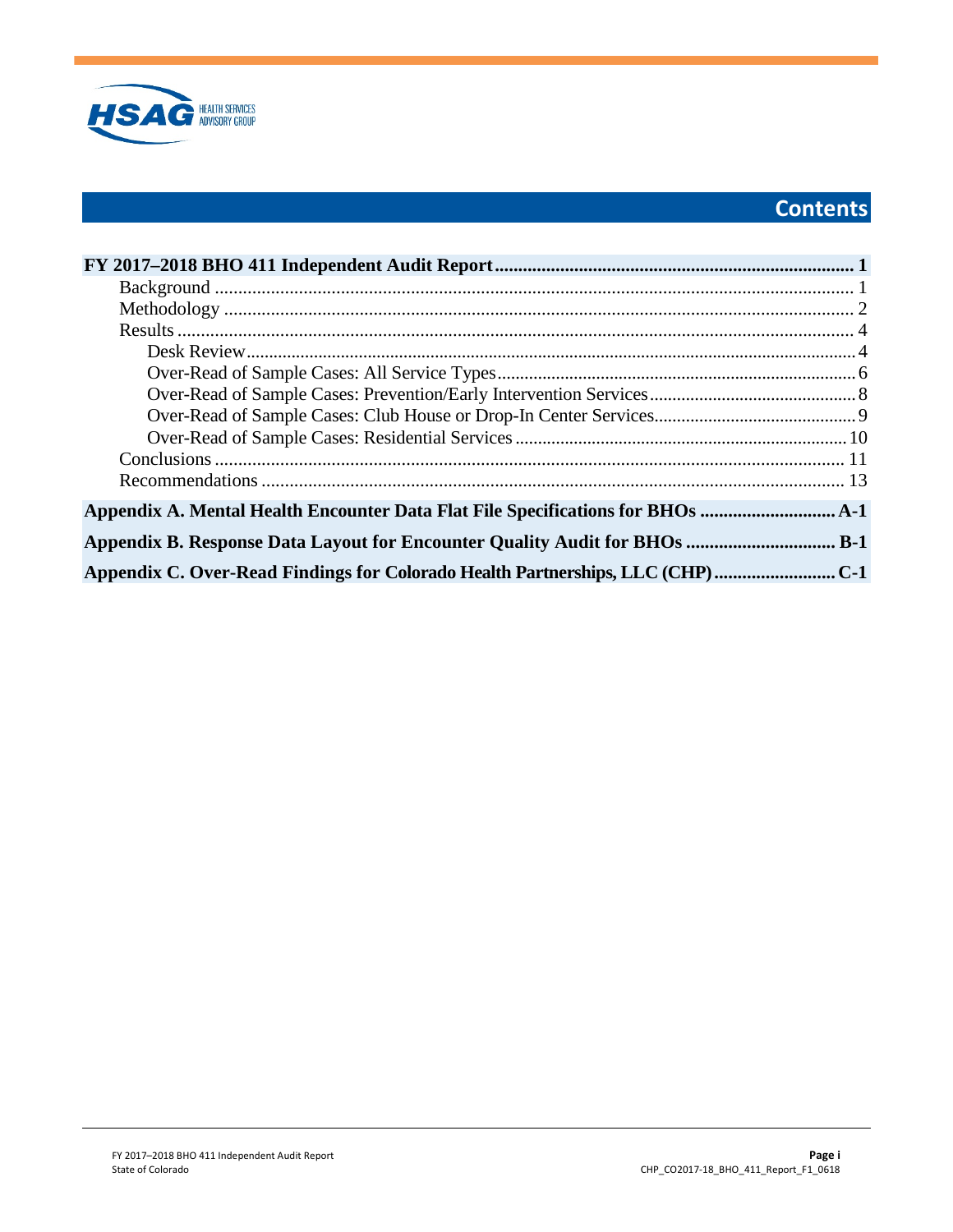

## <span id="page-2-0"></span>**FY 2017–2018 BHO 411 Independent Audit Report**

# <span id="page-2-1"></span>**Background**

In fiscal year (FY) 2008–2009, the Colorado Department of Health Care Policy and Financing (the Department) contracted Health Services Advisory Group, Inc. (HSAG), to conduct an encounter data validation study for the Department's five contracted behavioral health organizations  $(BHOs)$ .<sup>[1](#page-2-2)</sup> Based on the study findings, HSAG recommended that the Department develop guidelines for BHOs to perform ongoing reviews of encounter data quality. The Department has continued working with the BHOs to assist them with their internal encounter data quality audits. Annually, the Department selects a random sample of 411 final, paid encounters from the BHOs' encounter flat files and the BHOs are required to conduct an internal audit on this sample, using behavioral health record review to evaluate the quality of the encounter data. For FY 2017–2018, the Department randomly selected a sample of 411 cases for each BHO. The BHOs then submitted their audit results and a corresponding encounter data quality report for the Department's review.

To further improve the quality of behavioral health encounter data submitted by the BHOs, the Department developed and implemented the *Annual BHO Encounter Data Quality Review Guidelines* (guidelines) beginning in calendar year  $(CY)$  2011. The guidelines include specific timeline and file format requirements to guide each BHO in preparing its annual Encounter Data Submission Quality Report and the Service Coding Accuracy Report. These reports are based on the BHOs' internal encounter data audits.

The guidelines also stipulate that an independent evaluation of the service coding accuracy results will be conducted by HSAG to verify the quality of internal audits performed by the BHOs. In contracting with HSAG in FY 2017–2018, the Department requested the following tasks:

- 1. Conduct a desk review of the Department's sampling protocol and code, as well as a review of each BHO's audit process, including any submitted audit documentation.
- 2. Conduct a review of behavioral health records for sample cases randomly selected from each BHO's 411 sample list.
- 3. Produce an aggregate report with BHO-specific findings, including a statement regarding HSAG's level of confidence in each BHO's audit results.

This report presents HSAG's validation findings of the BHOs' internal audit efforts as they pertain to the desk review (task #1 above) and behavioral health records review (task #2 above).

<span id="page-2-2"></span> $1$  All five BHOs contracted by the Department in FY 2017–2018 participated in this independent audit: Access Behavioral Care–Denver (ABC-D), Access Behavioral Care–Northeast (ABC-NE), Behavioral Healthcare, Inc. (BHI), Colorado Health Partnerships, LLC (CHP), and Foothills Behavioral Health Partners, LLC (FBHP).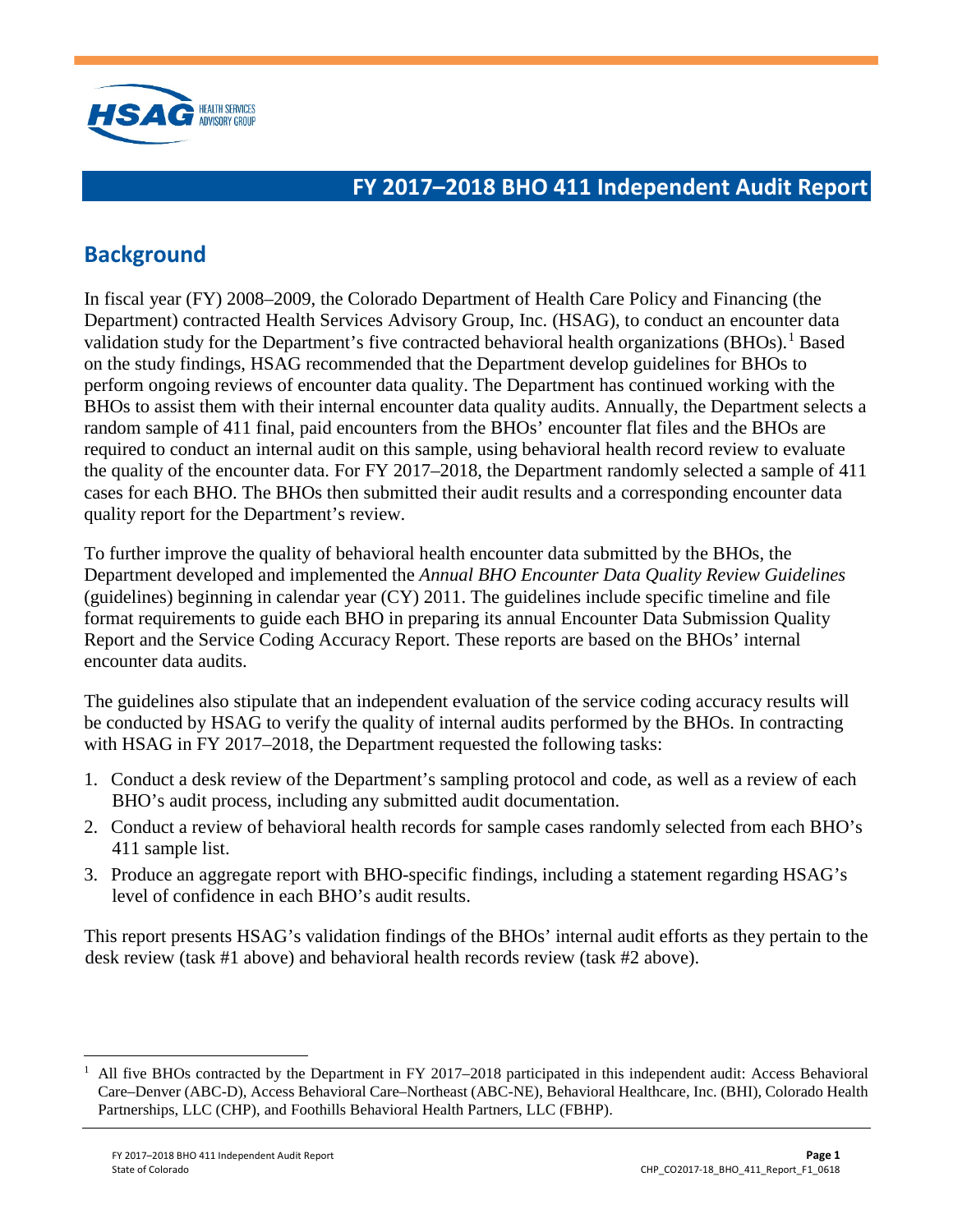

## <span id="page-3-0"></span>**Methodology**

HSAG's independent audit consisted of two components: (1) a desk review of the Department's sampling protocol and each BHO's audit documentation, and (2) an over-read of the BHOs' internal audit results. The first component, the desk review, aimed to ensure that the samples generated by the Department for the BHOs' internal audits followed standard sampling principles. More specifically, the desk review evaluated the extent to which the resulting 411 audit samples were generated randomly from a collection of encounters eligible for this study and were representative of those encounters.

The Department initially defined service and program categories for the FY 2017–2018 study in the guidelines. During the sampling process, however, the Department determined that the BHOs had begun applying recent billing requirement modifications that resulted in differential classifications for Club House/Drop-In Center Services encounters among the BHOs. Consequently, use of the historic identification criteria defined in the guidelines would exclude all encounters from the Club House/Drop-In Center Services sampling frame for selected BHOs. The Department consulted the BHOs and subsequently modified the sample selection criteria for all service and program categories to better capture all encounters intended for the study. The Department then submitted to HSAG in January 2018 its sampling methodology and the Structured Query Language (SQL) code used to randomly select encounters. The BHOs submitted audit documentation to HSAG during March 2018 and April 2018, and HSAG conducted a desk review of these internal audit methodology documents in May 2018.

The second component of HSAG's independent audit was to evaluate whether the BHOs' internal audit of behavioral health encounters against the members' records was accurate and consistent with the Uniform Service Coding Standards (USCS) manual. HSAG received the BHOs' response files containing their internal audit results and conducted an over-read for a sample of 30 cases from each BHO to accomplish this evaluation. Several steps were involved in this process:

#### **1. Generation of Over-Read Samples**

The Department submitted BHO-specific lists of sampled encounters<sup>[2](#page-3-1)</sup> and corresponding encounter data flat file information to HSAG in January 2018. Each list contained the sample of final, adjudicated behavioral health encounters paid between October 1, 2016, and September 30, 2017, from which each BHO would conduct its internal audit. The data layout for the encounter flat file can be found in Appendix A. From the 411 sample lists, HSAG employed a two-stage sampling methodology to randomly select 10 individual members from each of the three program service categories outlined in the Department's 411 encounter classification and sampling methodology. A single encounter was then randomly selected for each member. These 30 cases constituted the over-read samples for HSAG. Note that the two-stage sampling approach helps to ensure a broader selection of encounters as, over time, behavioral health services frequently involve the same members, procedures, and providers.

<span id="page-3-1"></span> $\overline{a}$ 2 The Department sampled 411 paid encounters from each BHO, stratified across three service categories (i.e., Prevention/Early Intervention Services, Club House or Drop-In Center Services, and Residential Services).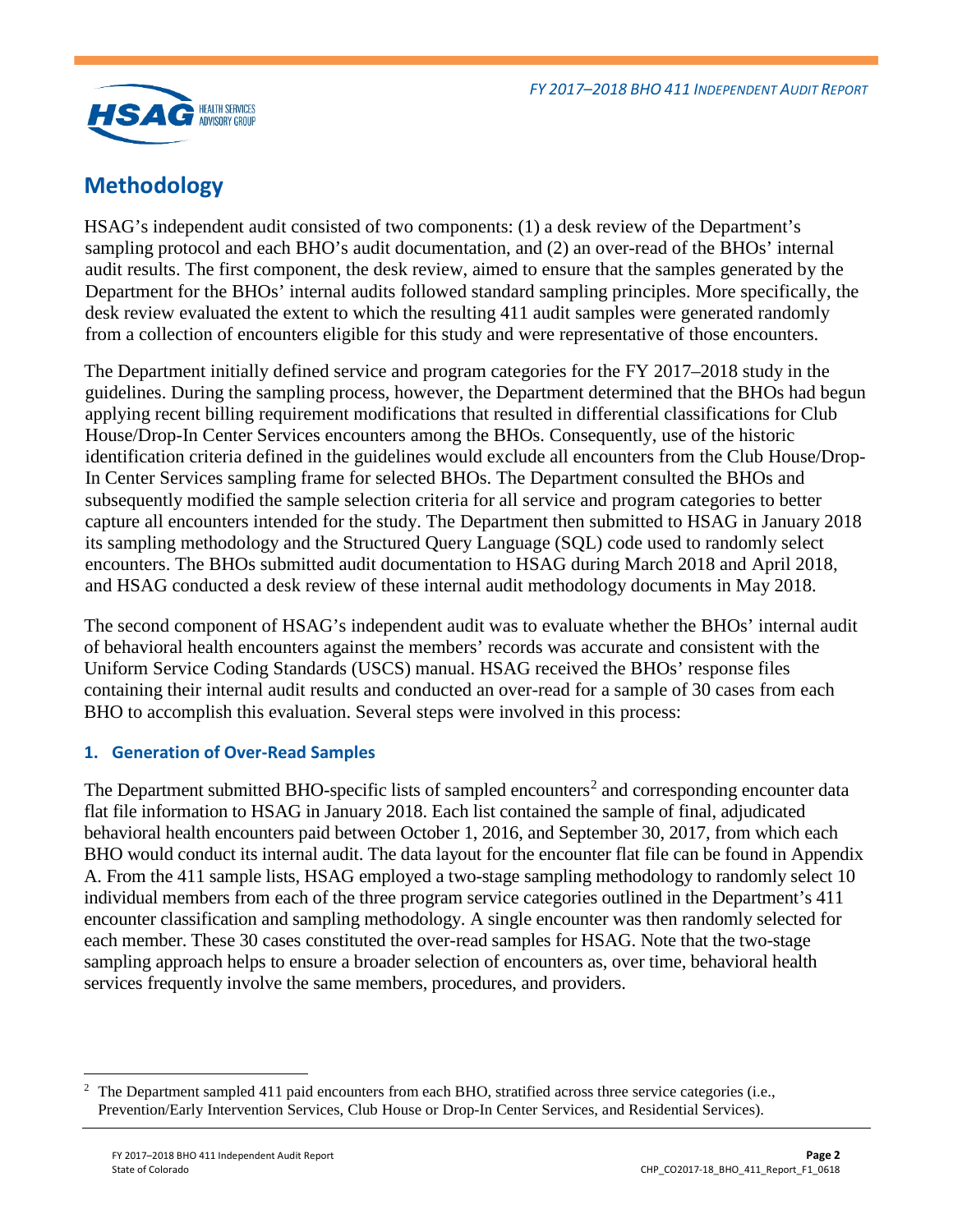

### **2. Audit Tool Development**

Each BHO submitted the response file for its internal 411 audit to HSAG in mid-March 2018. The response file contained all required audited fields and the BHOs' validation results. The data layout for the response file is presented in Appendix B. HSAG designed a web-based data collection tool and corresponding tool instructions in alignment with the guidelines and with the 2015, July 2016, October 2016, January 2017, and July 2017 versions of the USCS manual.<sup>[3](#page-4-0)</sup> A control file containing selected fields from the Department's encounter data flat file and the BHOs' corresponding internal audit values for sampled cases was uploaded into the tool, permitting pre-population of encounter and audit information for each case. Pre-populated information could not be altered, and HSAG's reviewers were required to actively select an over-read response for each data element. Corresponding behavioral health records procured by the BHOs were linked to cases within the tool. The web-based tool allowed the HSAG analyst to extract MS Excel files containing encounter data, BHO audit responses, and HSAG reviewer responses.

#### **3. HSAG's Over-Read Process**

HSAG evaluated the accuracy of the BHOs' audit findings in April 2018. Specifically, HSAG's reviewers validated the BHOs' accuracy in auditing the providers' submitted encounter data in accordance with the USCS manuals specific to the study period. HSAG's over-read did not evaluate the quality of behavioral health record documentation or the providers' accuracy in submitting encounter data, only whether the BHOs' audit responses were accurate based on the review of the supporting behavioral health record documentation submitted by the BHOs. HSAG used the same standards for acceptable record evidence originally established by the Department for the FY 2011–2012 independent audit. HSAG's reviewers entered all over-read results into the web-based HSAG audit tool.

Two HSAG clinical reviewers were trained to conduct the over-read. During the over-read, the reviewer located the selected date of service in the submitted behavioral health record and verified the presence and/or supporting documentation in the medical record for the study elements (e.g., procedure codes, diagnosis codes) as well as whether the study elements aligned with coding standards defined in the USCS manual. National coding guidelines were only used when Current Procedural Terminology (CPT) codes and International Classification of Diseases, Tenth Revision, Clinical Modification (ICD-10-CM) codes were not included in the USCS manual. Next, the HSAG reviewer assessed the audit response of the BHO with respect to the accuracy of the data submitted by the provider. If the HSAG reviewer agreed with the BHO's audit response, a response of "agree" was selected in the tool. If the HSAG reviewer disagreed with the BHO's audit response, a response of "disagree" was selected in the tool. In the event of a disagreement with the BHO's audit findings, the HSAG reviewer would select from the tool a reason from a list of predetermined disagreement reasons specific to each data element. The findings of this audit were based on HSAG's percent of agreement or disagreement with the BHO's responses.

<span id="page-4-0"></span><sup>&</sup>lt;sup>3</sup> Given the expected dates of service for encounters in this study, the guidelines permit the use of the 2015, July 2016, October 2016, January 2017, or July 2017 versions of the USCS manual. All versions are available from the Department at [https://www.colorado.gov/pacific/hcpf/mental-health-rate-reform-0.](https://www.colorado.gov/pacific/hcpf/mental-health-rate-reform-0)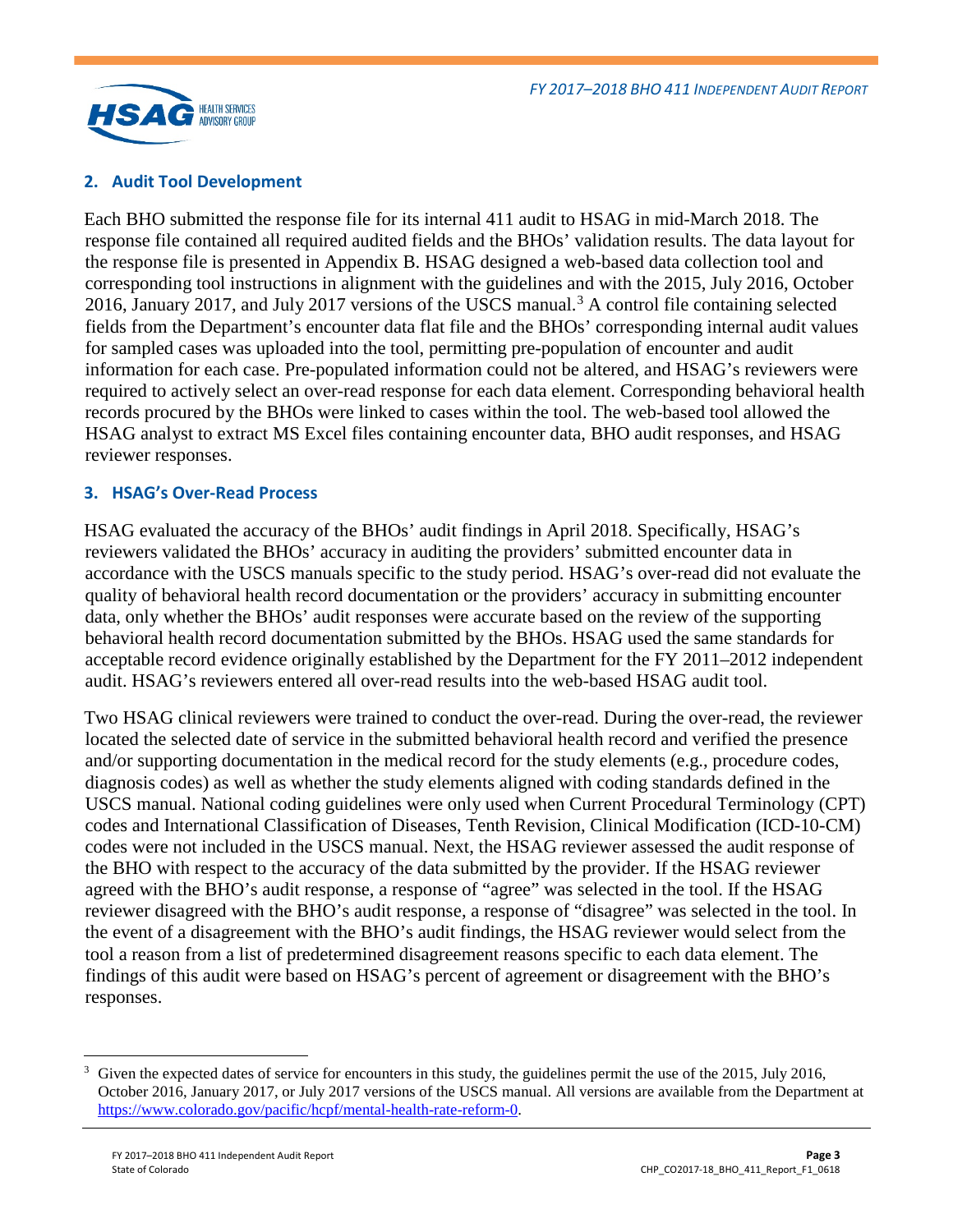

During the over-read, HSAG conducted ongoing an interrater reliability (IRR) assessment by randomly selecting a minimum of 10 percent of completed cases and comparing the over-read results to those from a second HSAG reviewer. For cases in which over-read discrepancies were identified between the first and second reviewers, a third, "Gold Standard" reviewer provided a final determination regarding the appropriate over-read result. Any IRR result that fell below 95 percent required further evaluation by the manager and possible re-training of the reviewer(s).

## **4. Analysis Process**

Upon completion of the over-read, an HSAG analyst exported the results from the audit tool and reviewed the data for consistency and clarity. The analyst also consulted with the lead clinical reviewer for clarification on noted observations entered in the audit tool during the over-read. The HSAG analyst assessed the over-read results to determine the percentage of records for which the HSAG reviewer agreed with the internal audit response from the BHO. Statewide and BHO-specific results were tabulated by service category for data elements audited by the BHOs and overread by HSAG. Analysis results were independently validated by a second HSAG analyst.

## <span id="page-5-0"></span>**Results**

## <span id="page-5-1"></span>*Desk Review*

## **Sampling Methodology**

Due to recent billing requirement modifications adopted by the BHOs, the Department revised historic encounter identification logic for the service program categories included in the study. Consequently, the Department provided descriptions of the sample selection process and the complete, BHO-specific source code used to identify and select encounters for each of the three service program categories. The information provided was sufficiently detailed to show an understanding of the data selection protocol. The Department described both the program service category criteria by which the sample was stratified and how encounters were randomly selected from the processed flat files but did not provide details on how the flat files were processed or assembled prior to generating the sample frame. The Department included a sample of SAS code showing the use of the "SURVEYSELECT" procedure to randomly select 137 encounters with payment dates between October 1, 2016, and September 30, 2017, from 15 previously created BHO- and service category-specific data subsets (i.e., for each BHO, three service category-specific data subsets were created). The Department randomly selected encounters from the BHO- and service category-specific datasets at the encounter-line level. Note that this randomization strategy could produce a sample that includes multiple encounters for the same member.

The Department's sampling methodology did not document the amount of time allowed between the end of the study period and the time at which encounters were selected for review (i.e., the run-out period). The data run-out period allows time for corrections to be applied to the original encounter record, minimizing the likelihood of auditing encounters that may be voided or adjusted after the sample is selected.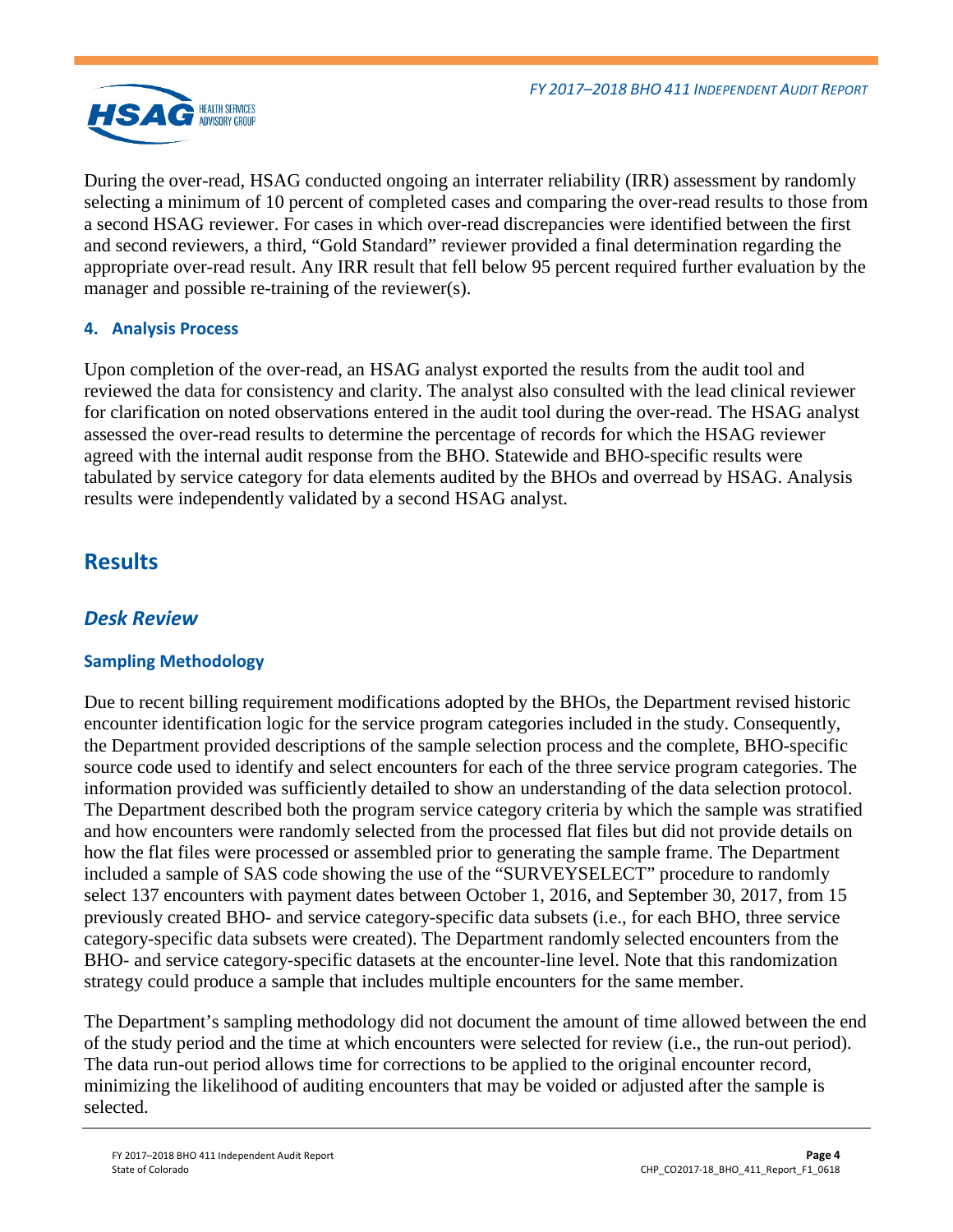

#### **BHOs' Internal Audit Methodology**

As a result of the FY 2011–2012 BHO 411 Independent Audit, subsequent BHO 411 Audit Guidelines have requested internal audit methodology documentation from each BHO. This information is requested as a component of each BHO's Service Coding Accuracy Report to help provide context for the service coding accuracy findings. As a component of the CY 2017 Service Coding Accuracy Report, each BHO provided internal audit methodology information. Since the internal audit documentation is unique to each BHO, documents were not provided in a standardized format and comparisons between BHOs were conducted for informational purposes only. HSAG identified the findings listed below from the BHOs' internal audit methodology documents, and it is important to note that select findings are similar to those reported in previous years.

- Similarities existed in the descriptions of the tool development and audit processes among the BHOs. Three BHOs constructed an audit tool using Microsoft (MS) Excel, and two BHOs used an MS Access database or web-based tool. Additionally, BHOs described the troubleshooting and corrections processes for their tools as well as any calculations built into the tools to facilitate accurate data collection. Each BHO listed the name and credentials of internal staff responsible for audit training and oversight, and one BHO provided information on an external contractor tasked with conducting its 411 audit. HSAG concluded that, with the exceptions of ABC-D and ABC-NE, each BHO conducted its own independent audit.
- Each BHO described the development of its audit tools, subsequent auditor training/auditor professional experience, and any reliability testing. All BHO audits were conducted with at least two auditors, and all organizations provided post-training IRR values above a 90.0 percent agreement threshold. BHOs also provided information on post-audit IRR rates, establishing consistency beyond training and describing corrective actions required when an auditor's IRR rate was lower than the 90.0 percent threshold.
- Each BHO described steps taken to review and validate audit results and provided an explanation of its specific audit instructions. One BHO submitted a copy of instructions provided to the auditors responsible for reviewing the behavioral health records.
- Each BHO described implementing corrective actions plans (CAPs), training, or education for lowscoring providers so as to address deficiencies identified during the audit.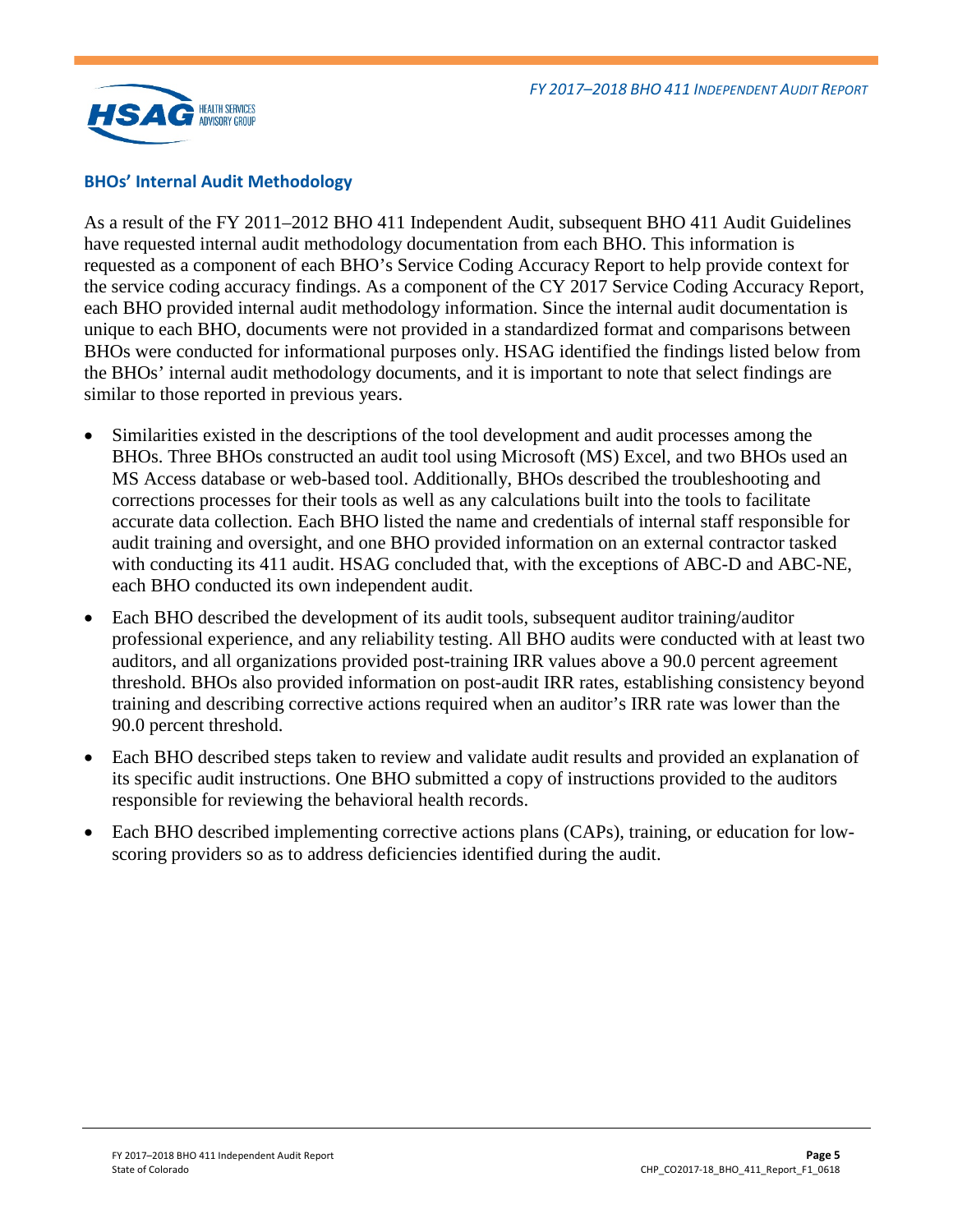

## <span id="page-7-0"></span>*Over-Read of Sample Cases: All Service Types*

### **Overall Agreement Rate**

[Figure 1](#page-7-1) presents the aggregate results from HSAG's over-read of the 150 cases sampled for assessment (30 cases from each BHO). Agreement values could range from 0 percent to 100 percent, where 100 percent represents perfect agreement between the BHOs' audit results and HSAG's over-read results, and 0 percent represents complete disagreement. Appendix C presents HSAG's over-read results for CHP. Based on each BHO's results, HSAG also calculated an aggregate validation rate for each audit element and repeated these calculations for each of the three program service categories examined during HSAG's FY 2017–2018 411 over-read. To determine the percentage of cases in agreement for key validation elements, HSAG identified cases in which the over-read results agreed with the BHO's audit findings for the *Procedure Code*, *Diagnosis Code*, and *Units* elements; this result is identified in [Figure 1](#page-7-1) as *Validation Elements*.

<span id="page-7-1"></span>



Note: The upper and lower diamonds represent the highest and lowest agreement rates among the BHOs.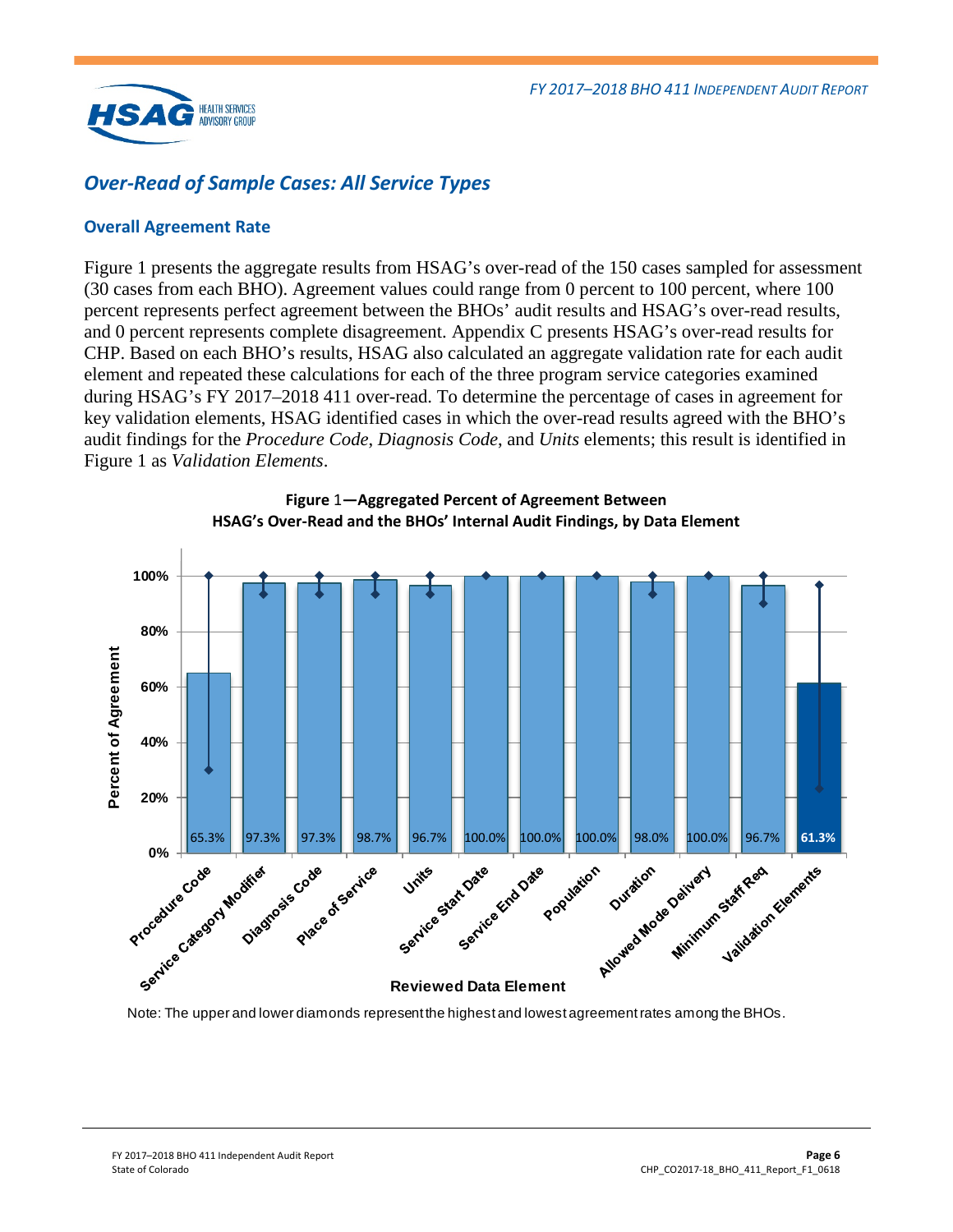

[Figure 1](#page-7-1) illustrates HSAG's agreement with the BHOs' audit results for a composite of selected validation fields (*Procedure Code*, *Diagnosis Code*, and *Units*) as 61.3 percent of the 150 over-read cases (*Validation Elements*, 92 of 150 cases). Only one case (0.7 percent) did not have adequate medical record documentation provided by the BHO, though HSAG's reviewers determined that the BHO's audit determinations for this case were appropriate. Consequently, medical record non-submission contributed minimally to overall indicator disagreement rates. At the BHO level, the agreement rate for *Validation Elements* ranged from 23.3 percent to 96.7 percent.

It is important to note that HSAG's reviewers did not disagree with all three component elements for the *Validation Elements* indicator. The low agreement rate with the BHOs' *Procedure Code* audit determinations (10.3 percent of disagreement cases, n=6 of 58 cases) was the primary component of negative responses for *Validation Elements*. Overall, HSAG reviewers disagreed with the BHO's audit determinations in four instances regarding *Diagnosis Code* (93.1 percent of disagreement cases) and five instances for *Units* (91.4 percent of disagreement cases), underscoring the limited contribution of these elements to the low *Validation Elements* agreement rate.

### **Field-Specific Agreement Rate**

The 11 audited elements achieved aggregate agreement rates ranged from 65.3 percent to 100.0 percent. *Procedure Code* had the lowest aggregate agreement rate for any element (65.3 percent), and BHOspecific agreement rates ranged from 30.0 percent to 100.0 percent. Aggregate agreement rates for the other 10 audited elements were all above 95.0 percent. With 100.0 percent for each element, results for *Service Start Date*, *Service End Date*, *Population,* and *Allowed Mode of Delivery* had the highest aggregate agreement rates. The remaining six data elements had aggregate agreement rates ranging from 96.7 percent to 98.7 percent.

HSAG's reviewers disagreed with BHO auditors' determinations for *Procedure Code* for 52 of 150 cases (34.7 percent). Most disagreement with *Procedure Code* was based on insufficient information in the submitted medical record to support minimum or technical documentation standards listed in the USCS manual for the encounter data procedure code ( $n=47$  of 52 overall cases). In the remaining five *Procedure Code* disagreement cases, HSAG reviewers did not agree with the BHO's audit disagreement finding. Of the 47 *Procedure Code* cases in disagreement due to insufficient documentation, 37 cases did not meet the minimum documentation requirements for the service rendered, 19 cases did not meet technical documentation requirements, and nine cases met neither minimum nor technical documentation requirements. While minimum documentation requirements are specific to the service administered, cases that did not meet technical documentation requirements typically lacked documentation showing provider credentials or dated signatures.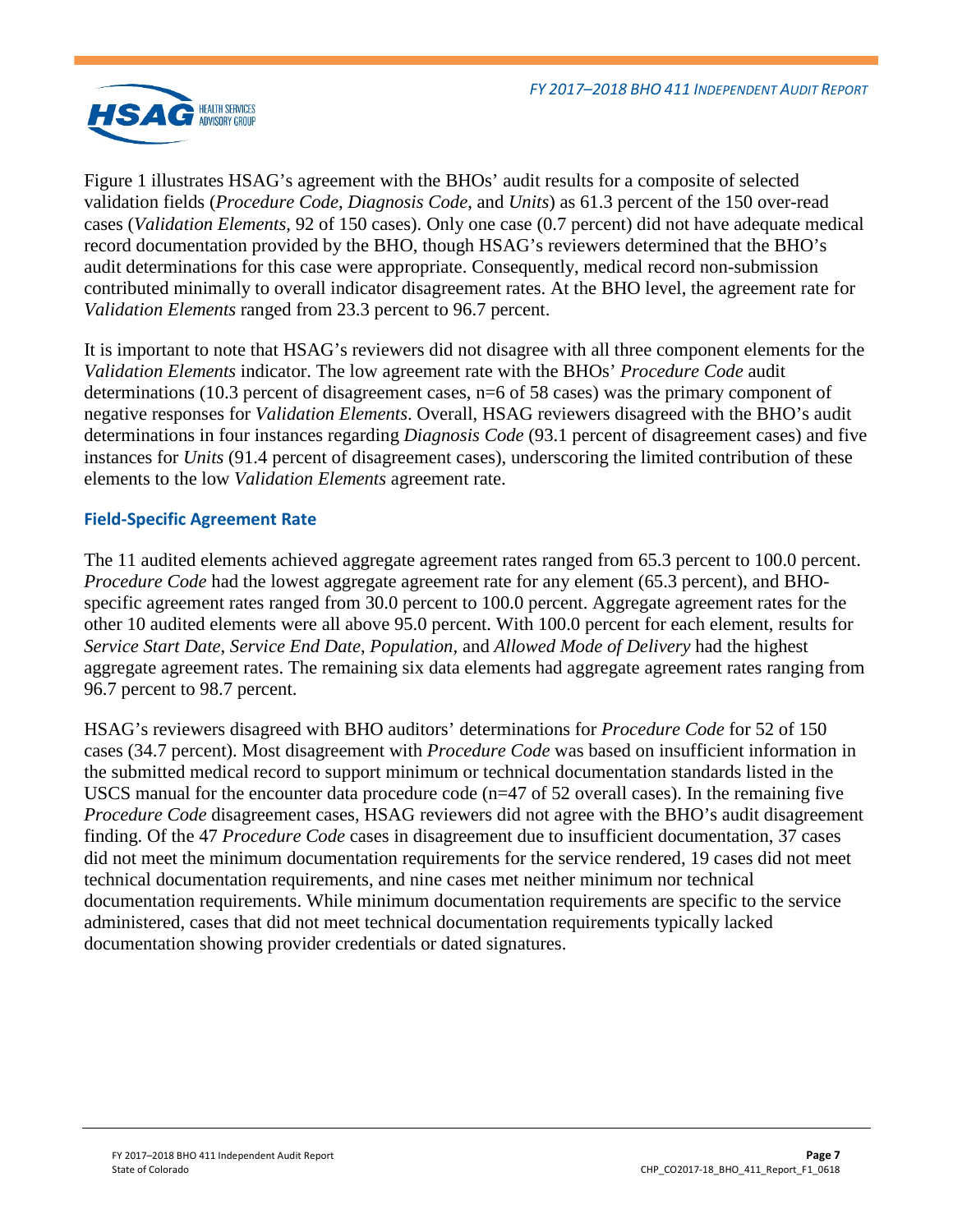

## <span id="page-9-0"></span>*Over-Read of Sample Cases: Prevention/Early Intervention Services*

## **Overall Agreement Rate**

<span id="page-9-1"></span>[Figure 2](#page-9-1) presents the aggregate results from HSAG's over-read of the 50 cases with Prevention/Early Intervention Services (10 cases per BHO).



**Figure 2—Aggregated Percent of Agreement Between HSAG's Over-Read and the BHOs' Internal Audit Findings, by Data Element Prevention/Early Intervention Services**

Note: The upper and lower diamonds represent the highest and lowest agreement rates among the BHOs.

As seen in [Figure 2,](#page-9-1) HSAG agreed with the BHOs' audit determinations for 66.0 percent (n=33) of the 50 Prevention/Early Intervention Services cases, based on the composite of selected indicators represented by *Validation Elements*. The agreement rate for *Validation Elements* by BHO ranged from 20.0 percent to 90.0 percent. Low aggregate *Procedure Code* agreement was the most significant contributor to the low *Validation Elements* agreement rate.

## **Field-Specific Agreement Rate**

All but one of the audited elements achieved aggregate agreement rates of at least 94.0 percent; the lowest aggregate rate was observed for the *Procedure Code* indicator (74.0 percent). Two of five BHOs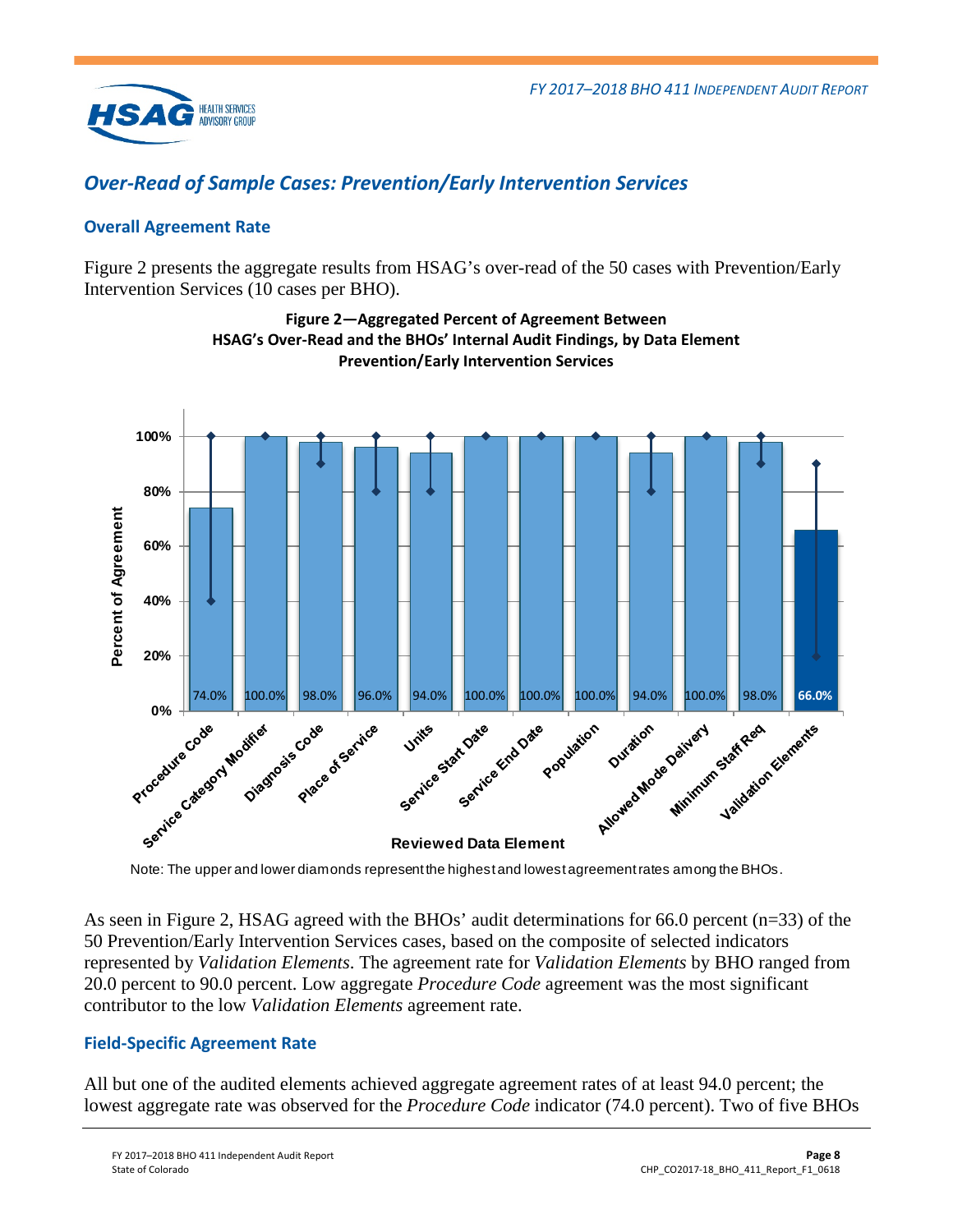

had *Procedure Code* agreement rates at or below 60.0 percent, while the remaining BHOs had rates of at least 80.0 percent. Noncompliance with minimum or technical documentation standards was the primary disagreement reason for eight of the 13 cases.

## <span id="page-10-0"></span>*Over-Read of Sample Cases: Club House or Drop-In Center Services*

## **Overall Agreement Rate**

[Figure 3](#page-10-1) presents the aggregate results from HSAG's over-read of the 50 cases with Club House or Drop-in Center Services (10 cases per BHO).

<span id="page-10-1"></span>

Note: The upper and lower diamonds represent the highest and lowest agreement rates among the BHOs.

As seen in [Figure 3,](#page-10-1) HSAG agreed with the BHOs' audit determinations for 46.0 percent of the 50 Club House/Drop-In Center Services cases (n=23) based on the composite of selected indicators represented by *Validation Elements*. BHO-specific agreement rates ranged from 0.0 to 100 percent, with three BHOs having rates at or below 30.0 percent. Low aggregate *Procedure Code* agreement was the most significant contributor to the low agreement rate for *Validation Elements*.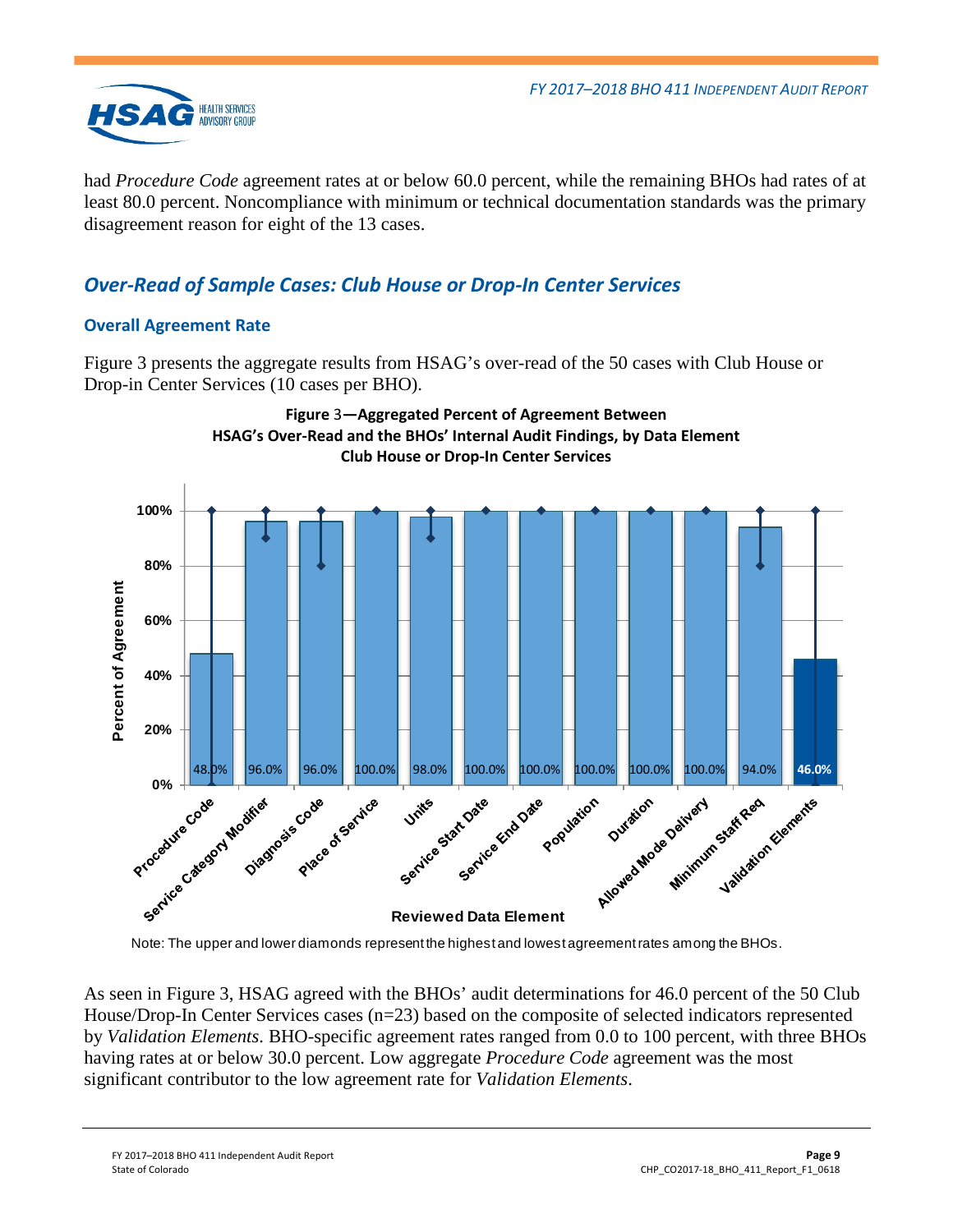

#### **Field-Specific Agreement Rate**

All but one of the audited elements achieved aggregate agreement rates of at least 94.0 percent; the lowest aggregate rate was observed for the *Procedure Code* indicator at 48.0 percent. Three individual BHOs had agreement rates at or below 40.0 percent, while the remaining BHOs had agreement rates of at least 90.0 percent. Among the 26 cases with Procedure Code disagreement, 21 did not meet minimum documentation requirements, 14 did not meet technical documentation requirements, and nine met neither minimum nor technical documentation requirements.

## <span id="page-11-0"></span>*Over-Read of Sample Cases: Residential Services*

#### **Overall Agreement Rate**

<span id="page-11-1"></span>[Figure 4](#page-11-1) presents the aggregate results from HSAG's over-read of the 50 cases sampled from Residential Services encounters (10 cases per BHO).





Note: The upper and lower diamonds represent the highest and lowest agreement rates among the BHOs.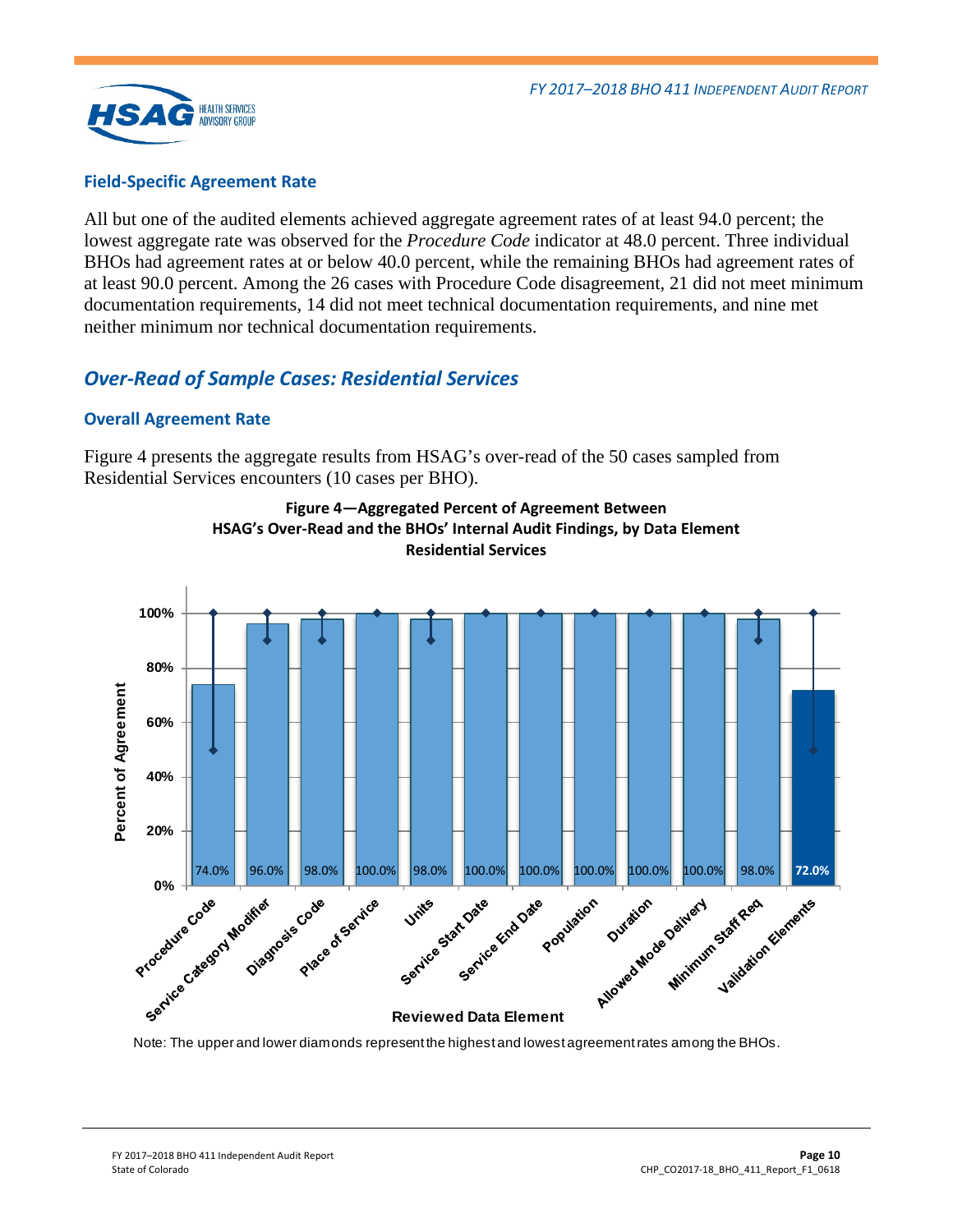

As seen in [Figure 4,](#page-11-1) HSAG's reviewers agreed with the BHOs' audit determinations for 72.0 percent of the 50 Residential Services cases (n=36) based on the composite of selected indicators represented by *Validation Elements*. The BHO-specific agreement rates for *Validation Elements* ranged from 50.0 percent to 100.0 percent, with one BHO having an agreement rate higher than 90.0 percent. Low aggregate *Procedure Code* agreement was the most significant contributor to the low agreement rate for *Validation Elements*.

## **Field-Specific Agreement Rate**

All but one of the audited elements achieved aggregate agreement rates of at least 96.0 percent; the lowest aggregate rate was observed for the *Procedure Code* indicator at 74.0 percent. All but one BHO had at least two cases with *Procedure Code* disagreement due to noncompliance with minimum documentation requirements or technical documentation requirements. Among the 13 disagreement cases, one case did not meet technical documentation requirements and 12 did not meet minimum documentation requirements.

## <span id="page-12-0"></span>**Conclusions**

HSAG's desk review of the Department's sampling methodology and sample selection logic considered two important factors: the inclusion of final, paid encounters specific to the study time frame and encounter data compliance with the classification logic for the assessed service program categories. The submitted sampling methodology document did not include all sampling frame construction details (e.g., the process for removing voided or adjudicated encounters from the sample frame). However, the sampling methodology detailed how the sample frame was constructed for each service program category and BHO. This level of information was necessary because encounter identification strategies varied by BHOs for Club House and Drop-In Center Services encounters. Note that the sample selection logic did not include steps for deduplicating the encounters in the sample frame, nor did it include steps to ensure that each sampled encounter was associated with a distinct member (i.e., a single member could have multiple encounters included in the audit sample across service program categories). Though a multi-stage sampling approach would allow the Department to assess encounter data accuracy across a wider range of members and providers, the current methodology granted equal weight to each encounter in the sampling frame and was sufficient for the overall intent of the study.

Encounter classification was more complex for the FY 2017–2018 study than in prior years due to billing requirement modifications that the BHOs applied to portions of their encounter data submissions. This permitted BHOs to submit encounters for the assessed service program categories with procedure codes and/or service category modifiers that differed from those that historically identified encounters for Prevention/Early Intervention, Club House/Drop-In Center, or Residential services. The initial sample frame created revealed procedure code and modifier inconsistencies, which resulted in no Club House /Drop-In Center Services encounters identified for two BHOs. The Department worked with the BHOs to ensure that encounters for all service program categories were submitted in a manner that permitted systematic classification and required some BHOs to update and re-submit encounters to facilitate sample frame generation. While the resulting sampling methodology was BHO-specific, this process ensured consistency throughout the encounter data process.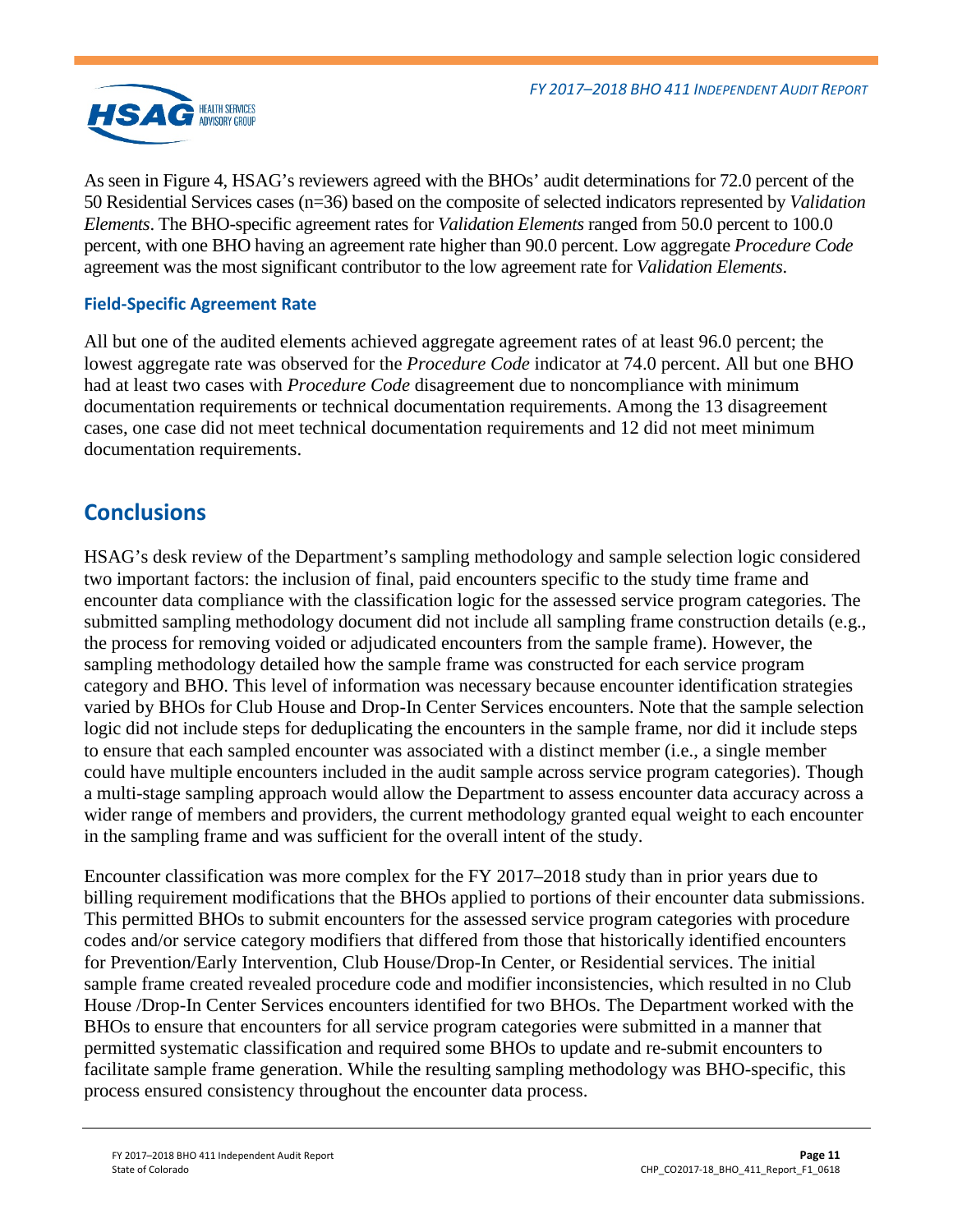

Of the 150 over-read cases, HSAG's reviewers agreed with the BHO auditors' determinations for all 11 elements for 90 cases (i.e., all-element agreement rate of 60.0 percent) and disagreed with BHO auditors' determinations for only one the of 11 elements for an additional 47 cases (31.3 percent). This represents minimal change from FY 2016–2017 over-read results, wherein the all-element agreement rate was 62.0 percent. All-element agreement rates by service program category did not exceed 70.0 percent (Residential Services), and the lowest all-element agreement rate (44.0 percent) was observed for Club House/Drop-In Center Services cases.

Except for *Procedure Code*, HSAG's reviewers had minimal disagreement with the BHOs' audit determinations (i.e., disagreement with five or fewer cases) for six of the 11 elements assessed. Overall, HSAG's reviewers agreed with the BHOs' audit determinations for all cases for four elements (*Service Start Date*, *Service End Date*, *Population*, and *Allowed Mode of Delivery*). When agreement rates were examined at the service program category level, HSAG's reviewers had complete agreement with the BHO's audit determinations for at least five elements. This finding represents an improvement from the FY 2016–2017 results, in which only three elements had all-case agreement (with the removal of a single case with no documentation submitted).

Assessment of the *Validation Elements* indicator (i.e., the composite indicator assessing agreement across the *Procedure Code*, *Diagnosis Code*, and *Units* elements) demonstrated the overall impact of *Procedure Code* disagreement within the FY 2017–2018 over-read results. The aggregate agreement rate of 61.3 percent represents a substantial decline from FY 2016–2017 results (84.7 percent). Similar to the FY 2016–2017 findings, most *Validation Elements* disagreement cases resulted from *Procedure Code* disagreement (n=52 of 58 cases), while disagreement related to *Diagnosis Code* and *Units* contributed minimally (i.e., HSAG's reviewers disagreed with the BHOs' audit determinations in five or fewer cases for each element). However, overall *Procedure Code* and *Validation Elements* agreement rates varied substantially by BHO, with BHO-specific rate ranges of 70.0 percentage points and 73.3 percentage points, respectively.

Disagreement between HSAG's reviewers and the BHOs' audit determinations for *Procedure Code* were primarily related to documentation issues, with most of the 52 disagreement cases either failing to meet minimum documentation requirements or failing to meet technical documentation requirements. While technical documentation issues centered around missing provider information (e.g., credentials, signatures, dated signatures), noncompliance with USCS minimum documentation requirements could not be generalized to specific USCS requirements because minimum documentation requirements are not standard across procedure code values. Despite this limitation, HSAG's reviewers determined that some BHO audit determinations did not systematically consider all criteria listed under minimum documentation, implying that the auditors for these BHOs may rank USCS criteria to determine encounter data compliance with medical record documentation. Review of the BHOs' service coding accuracy reports further underscored this finding, as two BHOs listed noncompliance with all minimum documentation criteria as a primary reason for *Procedure Code* disagreement.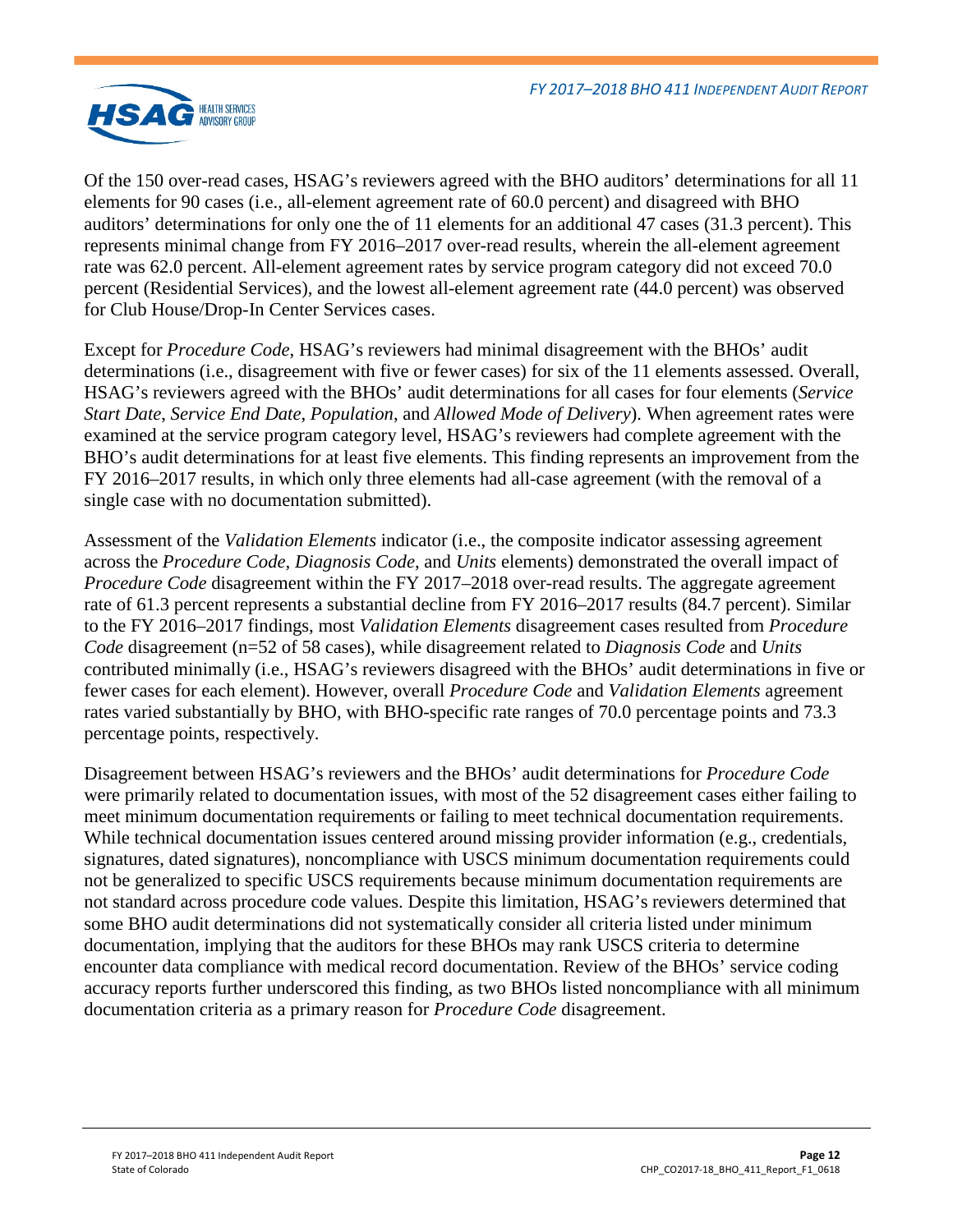

## <span id="page-14-0"></span>**Recommendations**

Due to BHO-specific encounter data coding inconsistencies identified by the Department during sampling, the findings associated with this independent audit are limited to the accuracy of the BHOs' audit determinations and should be used for the Department's information only.

Acting on the prior year's recommendations, the Department has worked with HSAG to monitor quality improvement among services provided related to behavioral health encounters. Specifically, BHOs created quality improvement plans for service coding accuracy and over-read results from the FY 2016– 2017 study; and these findings were implemented throughout CY 2017.

Note that the Department is transitioning between BHOs and the Regional Accountable Entities (RAEs); the RAEs will be responsible for behavioral health services and subsequent encounter data beginning July 1, 2018. As such, HSAG offers the recommendations listed below to facilitate data quality monitoring and review standards that will continue with the transition to RAEs.<sup>[4](#page-14-1)</sup>

Based on the findings described in this report, HSAG offers the following recommendations to improve the quality of future RAE internal audits.

- The Department may benefit from comparing both billing and encounter data quality standards for conflicts and inconsistencies, as billing standards may take precedence regarding claims payment, but may not be as rigorous as encounter data quality standards. In addition to underscoring the identification issues encountered when the Department initially created the 411 sample lists, these discrepancies affected the way encounters were submitted during the measurement period for the FY 2017–2018 study. It will be beneficial to the Department and the RAEs to better streamline billing and data quality requirements, so as to identify and provide guidance regarding potentially contradictory requirements.
- Though encounters included in this assessment were restricted to a specific range of paid dates, sampled cases included dates of service covered by five versions of the USCS manual. As a result, a limited number of cases had two applicable versions of the USCS manual that could be consulted to determine compliance with audit standards. Although the Department provides a summary workbook noting major changes occurring between USCS versions, updated coding standards may not be immediately implemented by behavioral health providers and changes may not be promptly reflected in the encounter data. The Department should establish a fixed timetable for publishing USCS manual revisions, to permit adequate time for providers to implement coding changes and for RAEs to update encounter data oversight procedures.
- The rigor with which the BHOs' auditors applied minimum documentation and technical documentation requirements has fluctuated over the six years in which this study has been conducted. Although FY 2017–2018 findings revealed that interpretation issues arise when criteria are strictly applied, implementation of quality improvement plans has facilitated better data quality

<span id="page-14-1"></span> <sup>4</sup> While not all BHOs will transition to RAEs, recommendations pertaining to auditing standards remain applicable.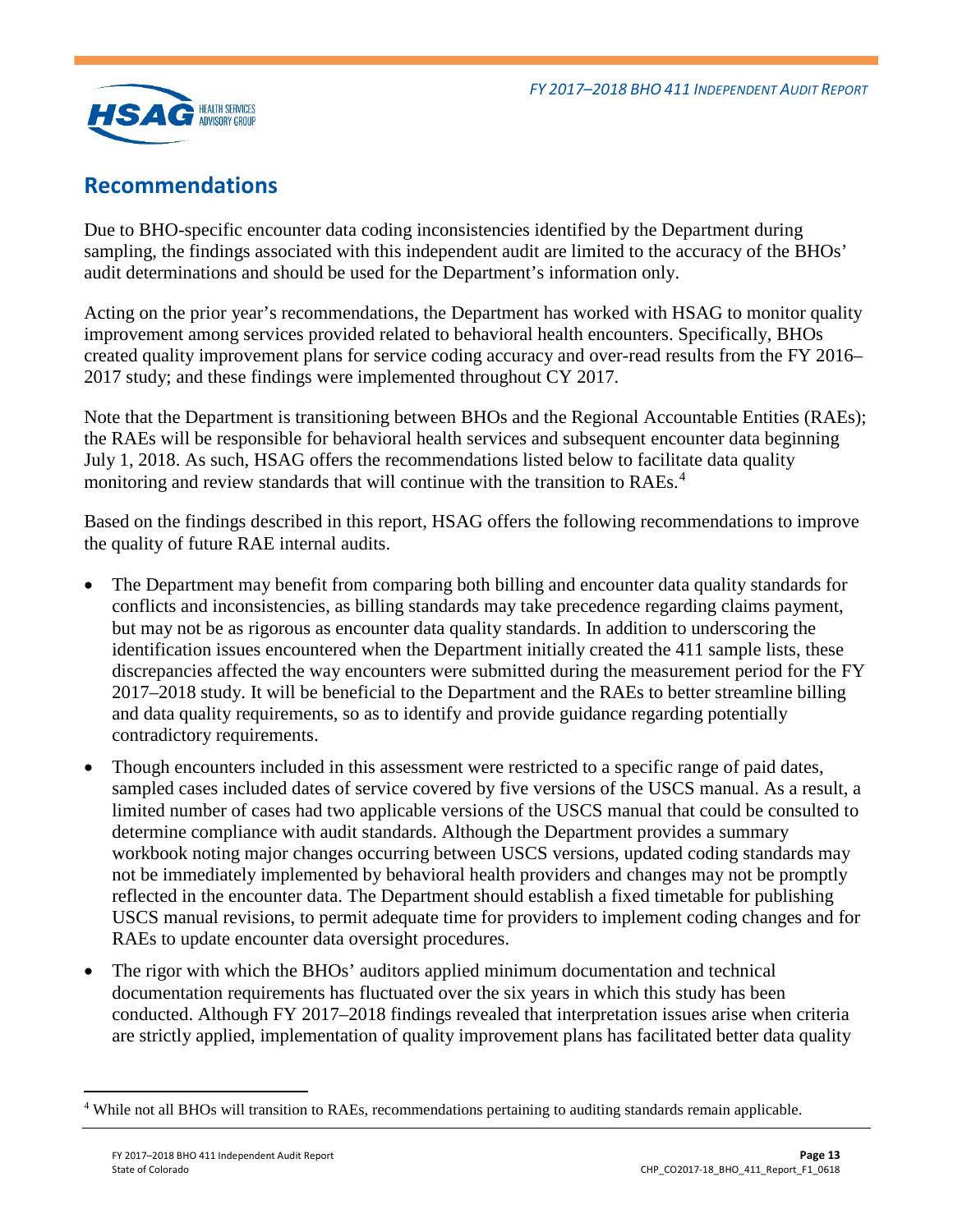*FY 2017–2018 BHO 411 INDEPENDENT AUDIT REPORT*



from providers and better audit quality from the BHOs. Therefore, HSAG recommends that the Department support the RAEs in continuing the quality improvement plans and associated best practices following the July 1, 2018, transition.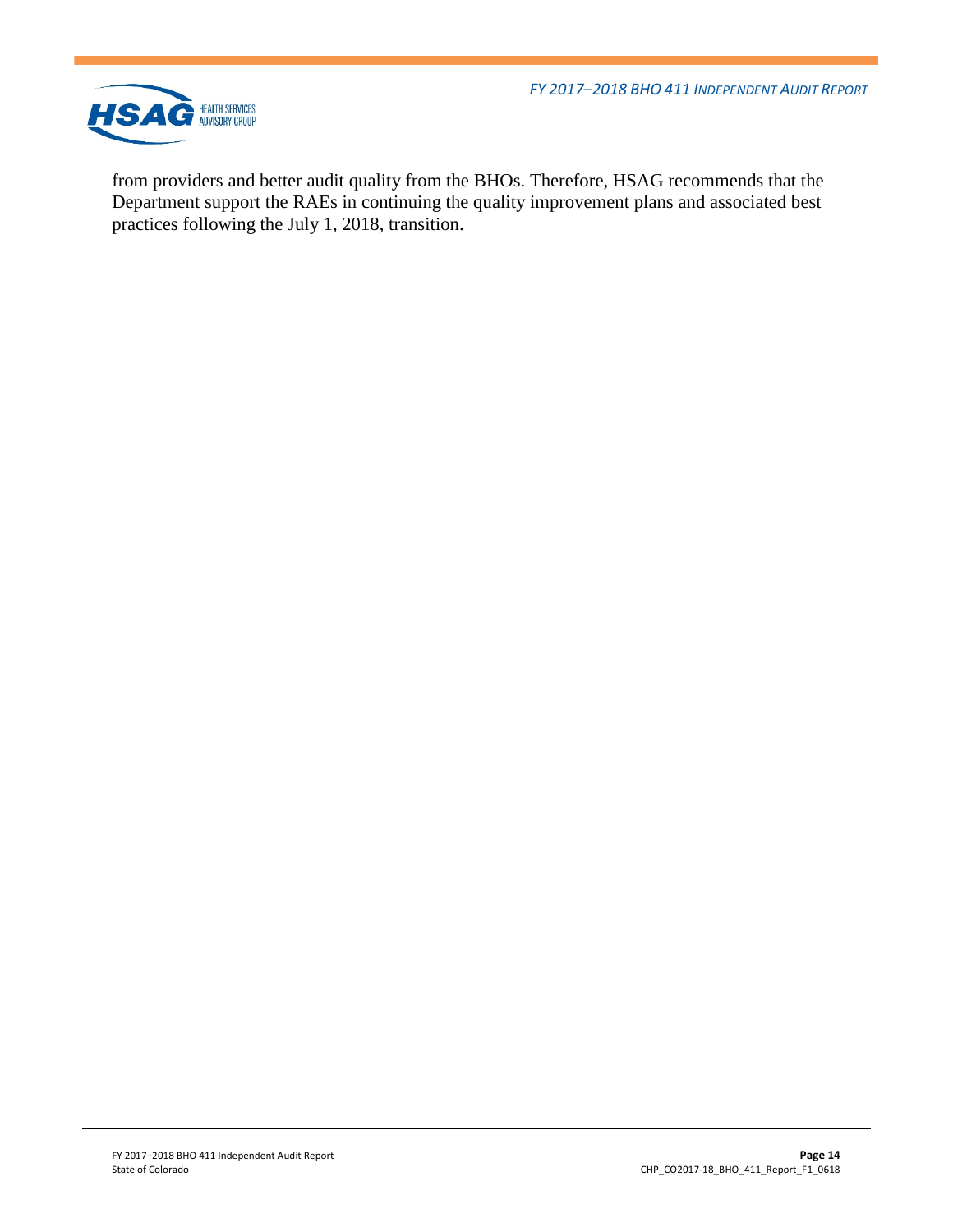

# <span id="page-16-0"></span>**Appendix A. Mental Health Encounter Data Flat File Specifications for BHOs**

This table was copied from the *FY 2017–2018 Annual BHO Encounter Data Quality Review Guidelines*  Appendix I, Encounter Data Flat File layout.

|                | <b>Data Element (Field)</b>                        | Status*        | <b>Format</b>             | Length         | <b>Valid Value</b> |
|----------------|----------------------------------------------------|----------------|---------------------------|----------------|--------------------|
| $\mathbf{0}$   | Record No                                          | $\mathbf R$    | X                         | Integer        | Sequential number  |
| 1              | <b>Transaction Header</b>                          | $\mathbf R$    | $\mathbf X$               | 1              | Encounter data     |
| $\overline{2}$ | <b>Transaction Date</b>                            | $\mathbf R$    | $\boldsymbol{\mathrm{X}}$ | 8              | Encounter data     |
| 3              | <b>Submitter Organization Name</b>                 | $\mathbf R$    | X                         | Flexible       | Encounter data     |
| 4              | <b>Submitter Contact Number</b>                    | $\overline{C}$ | 9                         | 10             | Encounter data     |
| 5              | <b>Billing Provider Name</b>                       | $\mathbf R$    | $\mathbf X$               | Flexible       | Encounter data     |
| 6              | <b>Billing Provider Identification</b>             | $\mathbf R$    | $\mathbf X$               | 8              | Encounter data     |
| 7              | <b>Client Last Name</b>                            | $\mathcal{C}$  | $\mathbf X$               | Flexible       | Encounter data     |
| 8              | <b>Client First Name</b>                           | $\overline{C}$ | $\boldsymbol{\mathrm{X}}$ | Flexible       | Encounter data     |
| 9              | <b>Client Medicaid Identification</b>              | $\mathbf R$    | $\mathbf X$               | 7              | Encounter data     |
| 10             | <b>Client ZIP Code</b>                             | $\mathbf R$    | $\boldsymbol{\mathrm{X}}$ | Flexible       | Encounter data     |
| 11             | <b>Client Date of Birth</b>                        | $\overline{C}$ | $\boldsymbol{\mathrm{X}}$ | 8              | Encounter data     |
| 12             | <b>Client Gender</b>                               | $\overline{C}$ | $\mathbf X$               | 1              | Encounter data     |
| 13             | Claim Number                                       | $\mathbf R$    | $\mathbf X$               | Flexible       | Encounter data     |
| 14             | <b>Claim Version</b>                               | $\mathbf R$    | $\mathbf X$               | 1              | Encounter data     |
| 15             | Primary ICD-9 or ICD-10 Diagnosis Code             | $R^{**}$       | $\mathbf X$               | 5              | Encounter data     |
| 16             | Second ICD-9 or ICD-10 Diagnosis Code              | $\mathsf{C}$   | X                         | 5              | Encounter data     |
| 17             | Third ICD-9 or ICD-10 Diagnosis Code               | $\mathcal{C}$  | $\mathbf X$               | 5              | Encounter data     |
| 18             | Fourth ICD-9 or ICD-10 Diagnosis Code              | $\overline{C}$ | X                         | 5              | Encounter data     |
| 19             | POS/Bill Type                                      | $\mathbf R$    | $\boldsymbol{\mathrm{X}}$ | $\overline{2}$ | Encounter data     |
| 20             | <b>Approved Amount</b>                             | $\mathcal{C}$  | Number                    | Double         | Encounter data     |
| 21             | Paid Amount                                        | $\overline{C}$ | Number                    | Double         | Encounter data     |
| 22             | Service Line Number                                | $\mathbf R$    | Number                    | Integer        | Encounter data     |
| 23             | Line Paid Amount                                   | $\overline{C}$ | Number                    | Double         | Encounter data     |
| 24             | Procedure Code                                     | $\mathbf R$    | X                         | 5              | Encounter data     |
| 25             | Service/Program Category<br>(Procedure Modifier 1) | $\mathbf R$    | $\boldsymbol{\mathrm{X}}$ | $\overline{2}$ | Encounter data     |
| 26             | Procedure Modifier 2                               | $\mathcal{C}$  | $\mathbf X$               | $\overline{2}$ | Encounter data     |
| 27             | Procedure Modifier 3                               | $\mathbf C$    | $\mathbf X$               | $\overline{2}$ | Encounter data     |
| 28             | Procedure Modifier 4                               | $\overline{C}$ | $\mathbf X$               | $\overline{2}$ | Encounter data     |
| 29             | Procedure Description                              | $\mathsf{C}$   | $\mathbf X$               | Flexible       | Encounter data     |
| 30             | Revenue code                                       | $\mathbf R$    | $\mathbf X$               | Flexible       | Encounter data     |
| 31             | Units                                              | ${\bf R}$      | Number                    | Integer        | Encounter data     |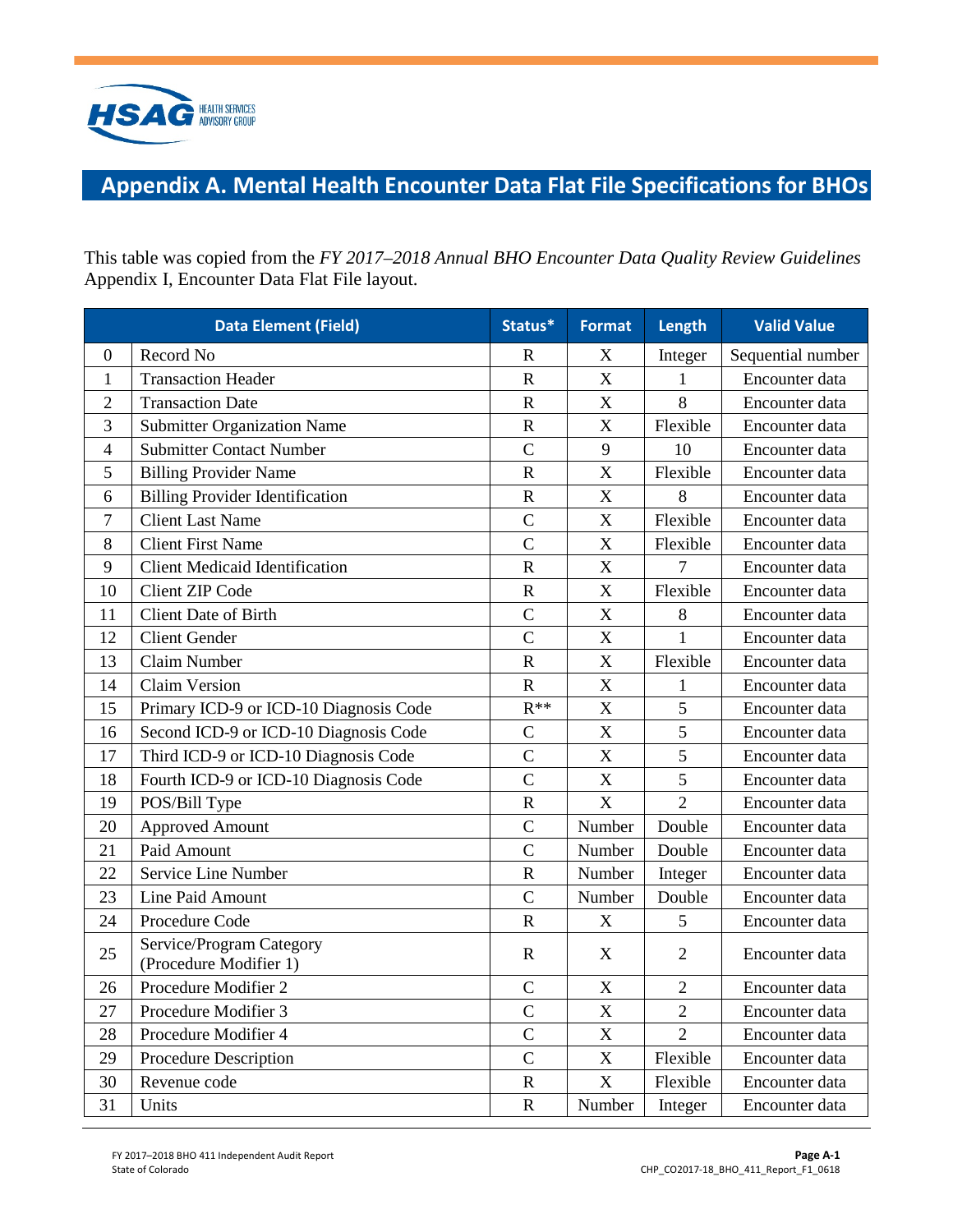

| <b>Data Element (Field)</b> |                                                      | Status*       | <b>Format</b> | Length                      | <b>Valid Value</b> |
|-----------------------------|------------------------------------------------------|---------------|---------------|-----------------------------|--------------------|
| 32                          | <b>Service Start Date</b>                            | R             | X             | 8                           | Encounter data     |
| 33                          | Service End Date                                     | C             | X             | 8                           | Encounter data     |
| 34                          | <b>Admission Date</b>                                | C             | X             | 8                           | Encounter data     |
| 35                          | Principal ICD-9 or ICD-10 Surgical Procedure<br>Code | $\mathcal{C}$ | X             | 7                           | Encounter data     |
| 36                          | Secondary ICD-9 or ICD-10 Surgical Procedure<br>Code | $\mathcal{C}$ | X             | 7                           | Encounter data     |
| 37                          | Discharge Status Code                                | $\mathcal{C}$ | X             | $\mathcal{D}_{\mathcal{L}}$ | Encounter data     |
| 38                          | <b>BHO</b> Name                                      | $\mathbf R$   | X             | Flexible                    | Encounter data     |
| 39                          | <b>BHO</b> Medicaid ID                               | $\mathbf R$   | X             | 8                           | Encounter data     |
| 40                          | <b>FCLN</b>                                          | $\mathbf R$   | Number        | Integer                     | Encounter data     |
| 41                          | <b>Payment Date</b>                                  | R             | X             | 8                           | Encounter data     |
| 42                          | Rendering Provider ID                                | R             | X             | Flexible                    | Encounter data     |

 $*R$  = Required,  $C$  = Conditional

\*\*A primary ICD-10 diagnosis code is required if the service occurred on October 1, 2015, or later.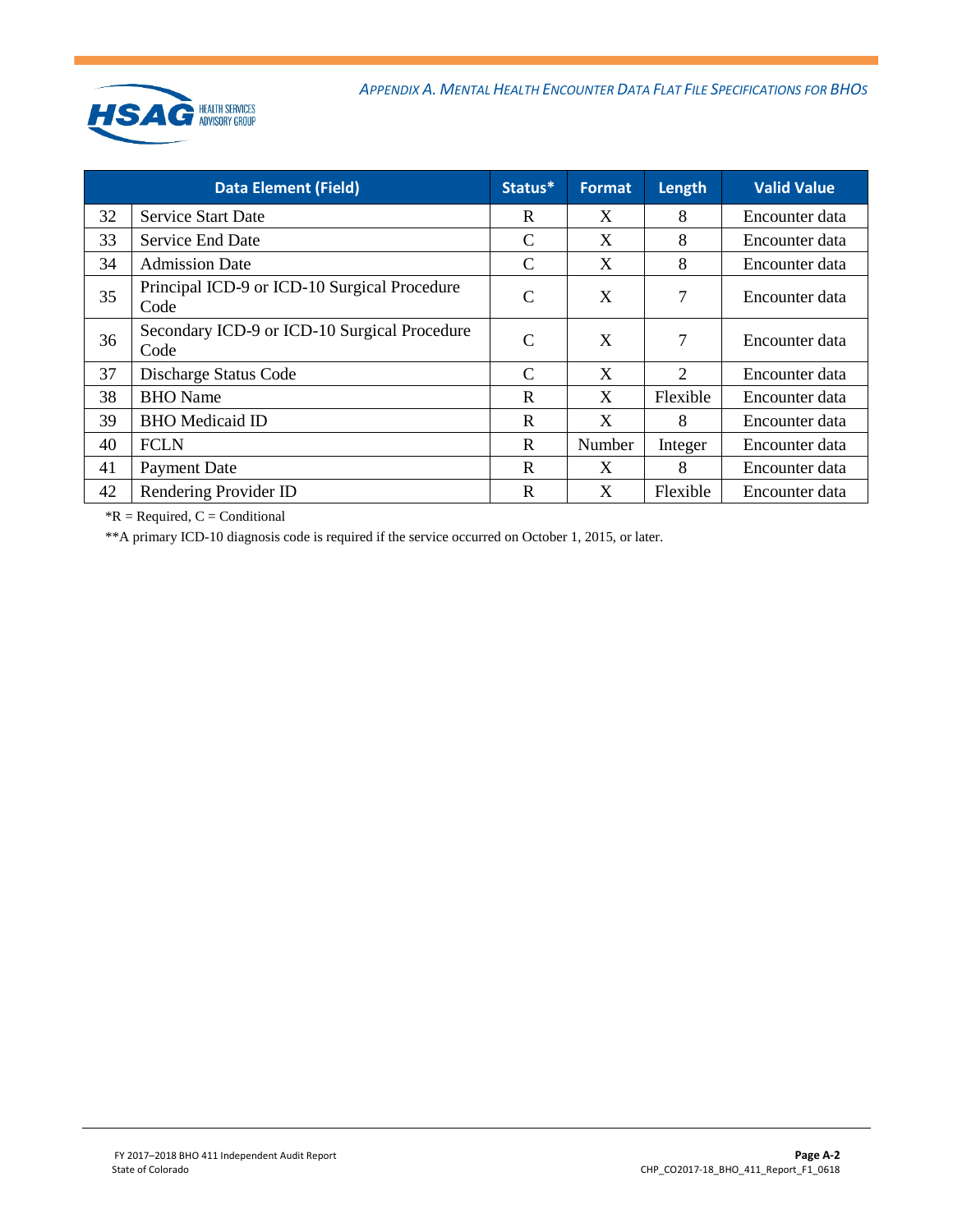

# <span id="page-18-0"></span>**Appendix B. Response Data Layout for Encounter Quality Audit for BHOs**

This table was copied from the *FY 2017–2018 Annual BHO Encounter Data Quality Review Guidelines*  Appendix II, Audit Response File layout.

|                  | <b>Data Element (Field)</b>                                                | <b>Data Description</b>                                                                                                                                                                                                                                                                                                                                                                                                                                                                     | <b>Format</b>             | Length       |
|------------------|----------------------------------------------------------------------------|---------------------------------------------------------------------------------------------------------------------------------------------------------------------------------------------------------------------------------------------------------------------------------------------------------------------------------------------------------------------------------------------------------------------------------------------------------------------------------------------|---------------------------|--------------|
| $\boldsymbol{0}$ | Record No                                                                  | Sequential number for each of 411 records; Should<br>align with the <i>Record No</i> in the flat file (Appendix I)                                                                                                                                                                                                                                                                                                                                                                          | X                         | Integer      |
| $\mathbf{1}$     | <b>Encounter Procedure Code</b>                                            | $0 = No$ supporting doc, or not consistent w the doc, or<br>not in the USCS, or does not comply with the service<br>description in USCS*; $1 = yes$ , consistent with the<br>minimum supporting doc requirements and complies<br>with USCS<br>*all of the information under the headings of<br>"procedure code description," "service description,"<br>"notes," "minimum documentation requirements,"<br>and "example activities" should be taken into account<br>when they are applicable. |                           | 1            |
| $\overline{2}$   | <b>Encounter Diagnosis Code</b>                                            | 0=No doc, or not consistent w the supporting doc, or<br>not comply w the diagnosis code requirement in<br>USCS; 1=yes, comply and consistent                                                                                                                                                                                                                                                                                                                                                |                           | $\mathbf{1}$ |
| 3                | <b>Encounter POS</b>                                                       | $0 = No$ doc, or not consistent w the supporting doc, or<br>not comply w USCS; 1=yes, comply                                                                                                                                                                                                                                                                                                                                                                                                | X                         | $\mathbf{1}$ |
| $\overline{4}$   | <b>Encounter Service</b><br>Cat/Program Category<br>(Procedure Modifier 1) | 0=Not comply with the program category requirement<br>in the USCS for the encounter procedure code;<br>$1 = yes$ , comply                                                                                                                                                                                                                                                                                                                                                                   |                           | $\mathbf{1}$ |
| 5                | <b>Encounter Units</b>                                                     | $0 = No$ supporting doc, or not consistent w the doc or<br>not within the duration allowed by USCS; 1=yes,<br>comply                                                                                                                                                                                                                                                                                                                                                                        |                           | $\mathbf{1}$ |
| 6                | <b>Encounter Service Start</b><br>Date                                     | 0=Start date does not comply w the supporting doc;<br>$1 = \text{comply}$                                                                                                                                                                                                                                                                                                                                                                                                                   | X                         | $\mathbf{1}$ |
| $\overline{7}$   | <b>Encounter Service End</b><br>Date                                       | 0=End date does not comply w the supporting doc; $1=$<br>comply                                                                                                                                                                                                                                                                                                                                                                                                                             | X                         | $\mathbf{1}$ |
| 8                | Doc_Population                                                             | $0 = No$ doc or not comply w USCS; 1=yes, comply                                                                                                                                                                                                                                                                                                                                                                                                                                            | $\boldsymbol{\mathrm{X}}$ | $\mathbf{1}$ |
| 9                | Doc_Duration                                                               | 0=No doc or not comply w USCS; 1=yes, comply                                                                                                                                                                                                                                                                                                                                                                                                                                                | X                         | $\mathbf{1}$ |
| 10               | Doc_Allowed_Mode_Deliv<br>ery                                              | $0 = No$ doc or not comply w USCS; 1=yes, comply                                                                                                                                                                                                                                                                                                                                                                                                                                            | X                         | $\mathbf{1}$ |
| 11               | Doc_Staff_Req                                                              | 0=No doc or not comply w USCS if procedure code is<br>included in USCS; 1=yes, comply<br>See further details in Appendix II following this<br>table**                                                                                                                                                                                                                                                                                                                                       | $\mathbf X$               | $\mathbf{1}$ |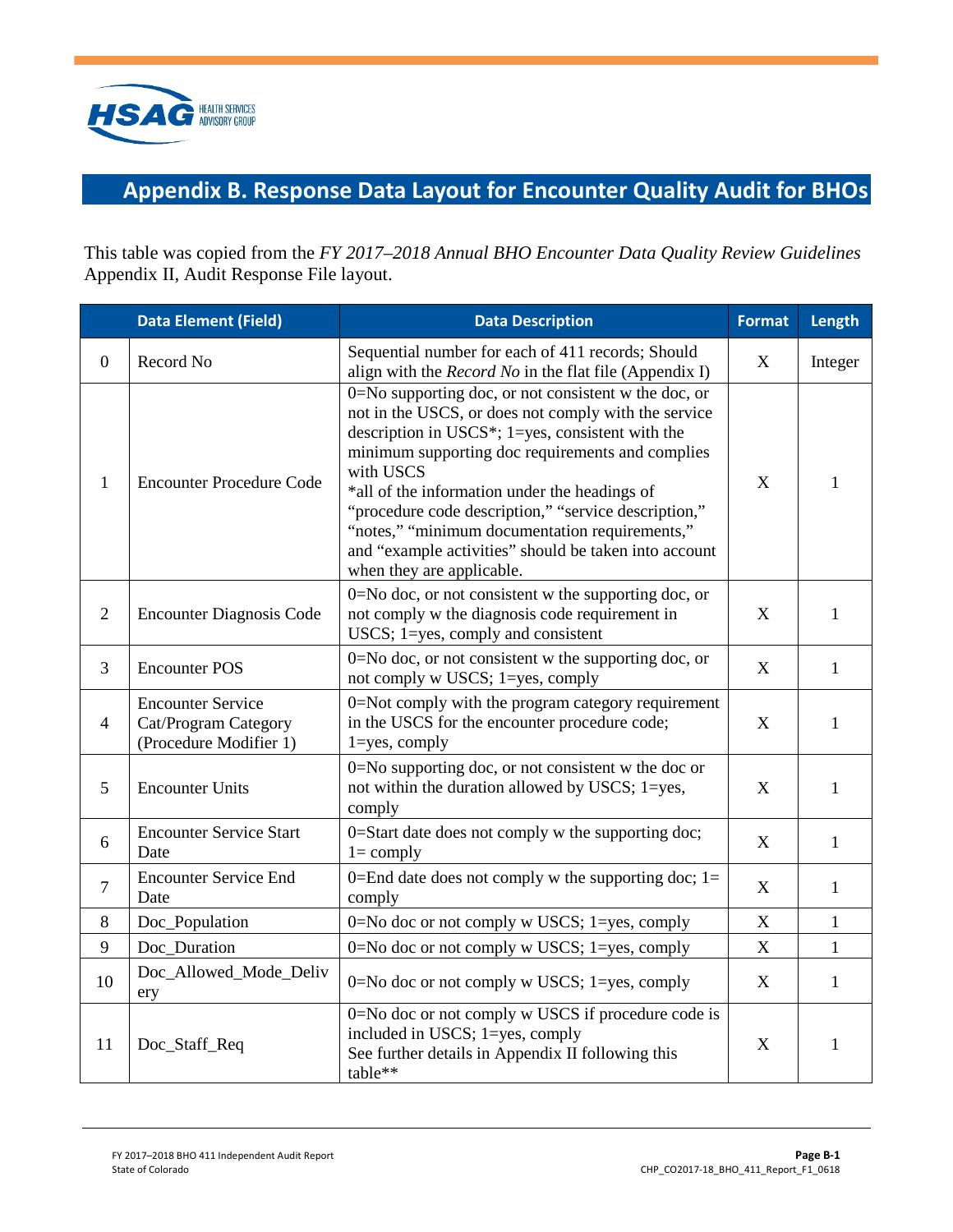

|    | <b>Data Element (Field)</b> | <b>Data Description</b>                                                                                                         | <b>Format</b> | Length   |
|----|-----------------------------|---------------------------------------------------------------------------------------------------------------------------------|---------------|----------|
| 12 | Doc Procedure Code          | Procedure Code in the supporting doc;<br>'NA' if there is no document or unable to determine<br>service based on documentation  | X             | 5        |
| 13 | Doc_Diag                    | Diagnosis code in the supporting doc;<br>'NA' if there is no document                                                           | X             | 5        |
| 14 | Doc_POS                     | Place of Service in the supporting doc;<br>'NA' if there is no document                                                         | X             | 2        |
| 15 | Doc_Units                   | Max of the units comply w USCS if procedure code is<br>included in USCS; 'NA' if there is no document                           | X             | Integer  |
| 16 | Doc_Service Start Date      | Start Date in the doc; 'NA' if there is no doc;                                                                                 | X             | 8        |
| 17 | Doc_Service End Date        | End Date in the doc; 'NA' if there is no doc;                                                                                   | X             | 8        |
| 18 | <b>USCS Version Used</b>    | 1=October 2016 version, 2=January 2017 version,<br>$3 =$ July 2017 version, 4=July 2016 version, 5=2015<br>version <sup>†</sup> | X             |          |
| 19 | Comments (optional)         | Any comments, for example 'no documentation<br>received from provider'                                                          | X             | Flexible |

\*\*The Doc\_Staff\_Req field assesses whether or not the service administrator has the appropriate credentials for the procedure. Signatures are not a component of complete information for the staff requirement, but are required to meet technical documentation requirements, which are measured in the Encounter Procedure Code field.

For procedures in which the provider may have less than a Bachelor's degree, the provider's title should be listed to confirm that the provider meets the staff requirement. As educational requirements for staff may vary by facility, BHOs may opt to have facilities confirm the level of education for non-credentialed staff (e.g., milieu counselors).

† The guidelines document initially accounted for use of the October 2016, January 2017, and July 2017 USCS Manual versions. Over the course of their internal audits, BHO reviewers noted that their samples included some encounters with services dates falling within the coverage range of the 2015 and July 2016 USCS Manuals. The Department instructed BHOs to use the designations specified in the table to document use of the 2015 and July 2016 manual versions.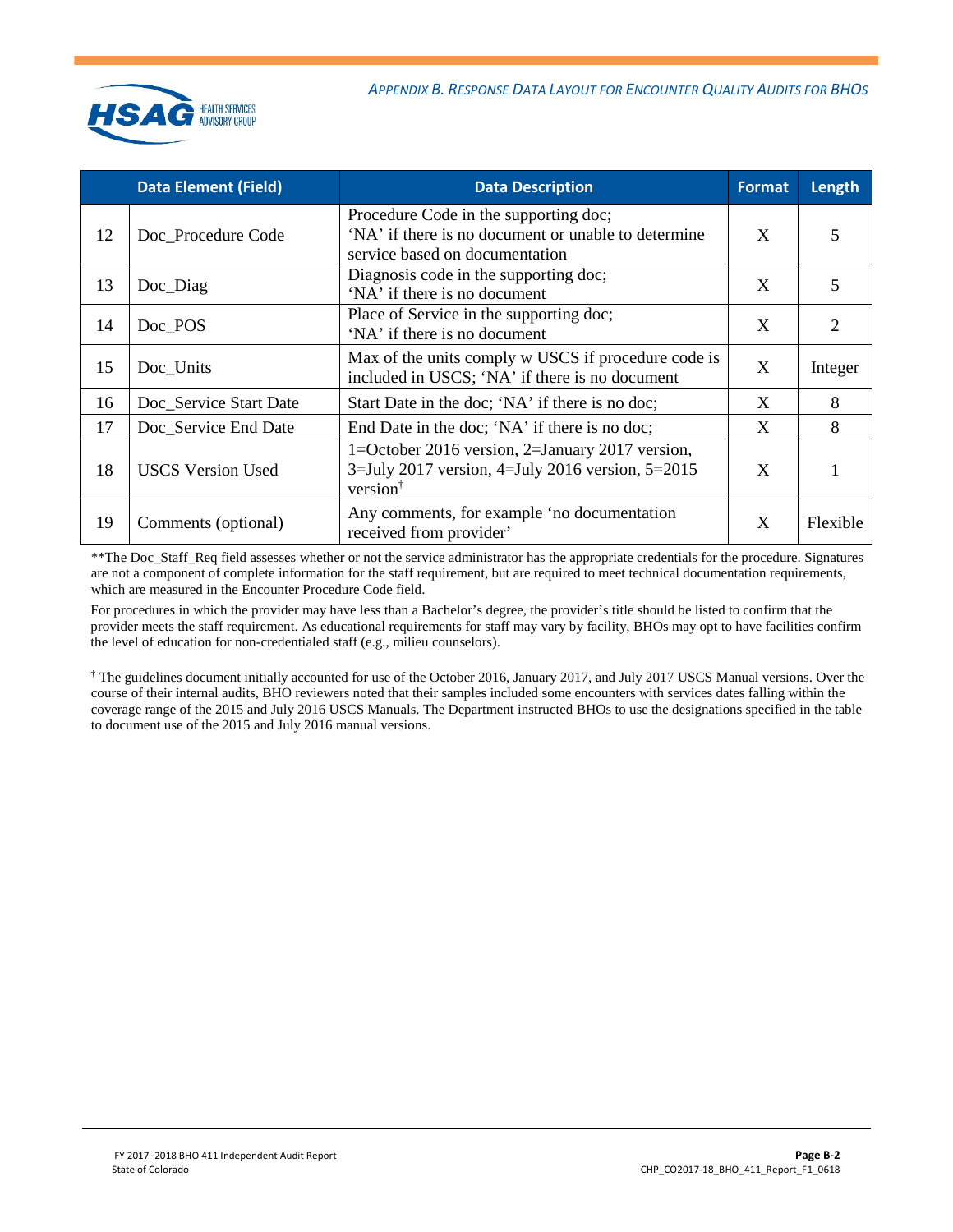

## <span id="page-20-0"></span>**Appendix C. Over-Read Findings for Colorado Health Partnerships, LLC (CHP)**

Figure C-1 presents aggregate results from HSAG's 30-case over-read of CHP's 411 sample. Agreement values range from 0 percent to 100 percent, where 100 percent represents complete agreement between CHP's audit results and HSAG's over-read results and 0 percent represents complete disagreement.





Figure C-1 shows that HSAG's reviewers agreed with CHP's audit results for 100 percent of the overread cases for six of the 11 audited elements. At 66.7 percent, *Procedure Code* displayed the lowest agreement between CHP's audit results and HSAG's over-read results.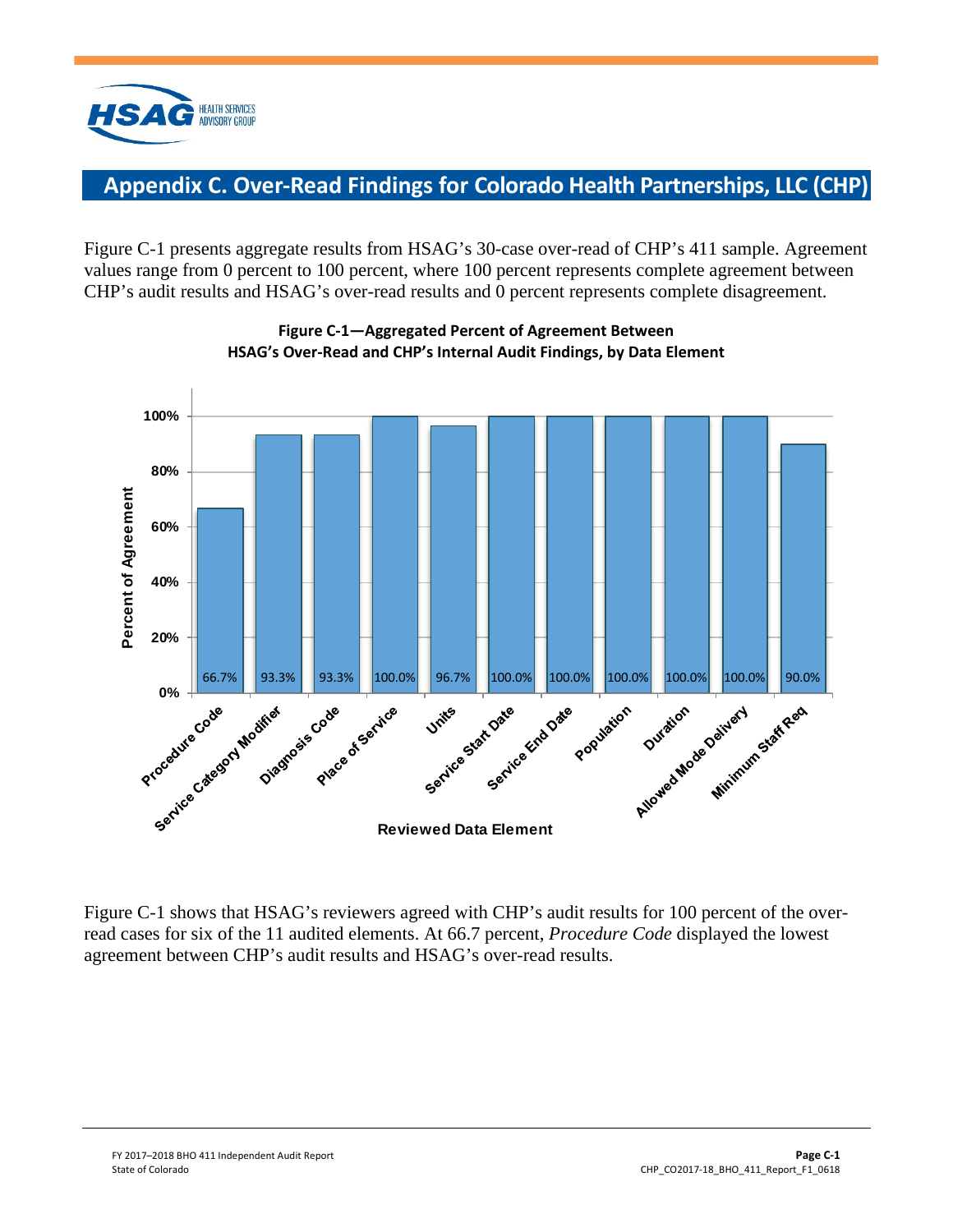

The following figures present aggregate results from HSAG's over-read of the 10 sampled cases associated with Prevention/Early Intervention Services, Club House or Drop-In Center Services, and Residential Services, respectively.



#### **Figure C-2—Aggregated Percent of Agreement Between HSAG's Over-Read and CHP's Internal Audit Findings, by Data Element Prevention/Early Intervention Services**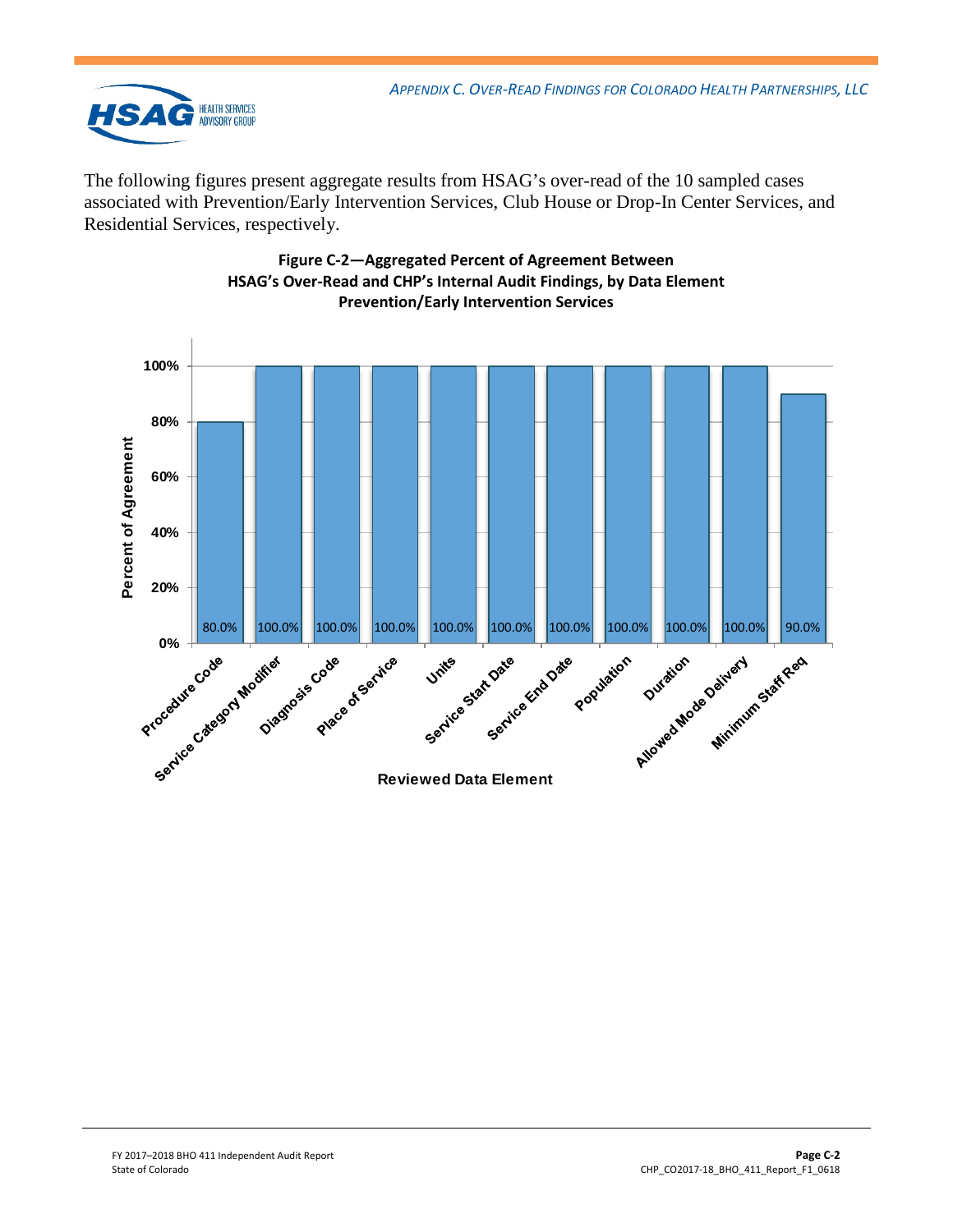



**Figure C-3—Aggregated Percent of Agreement Between**